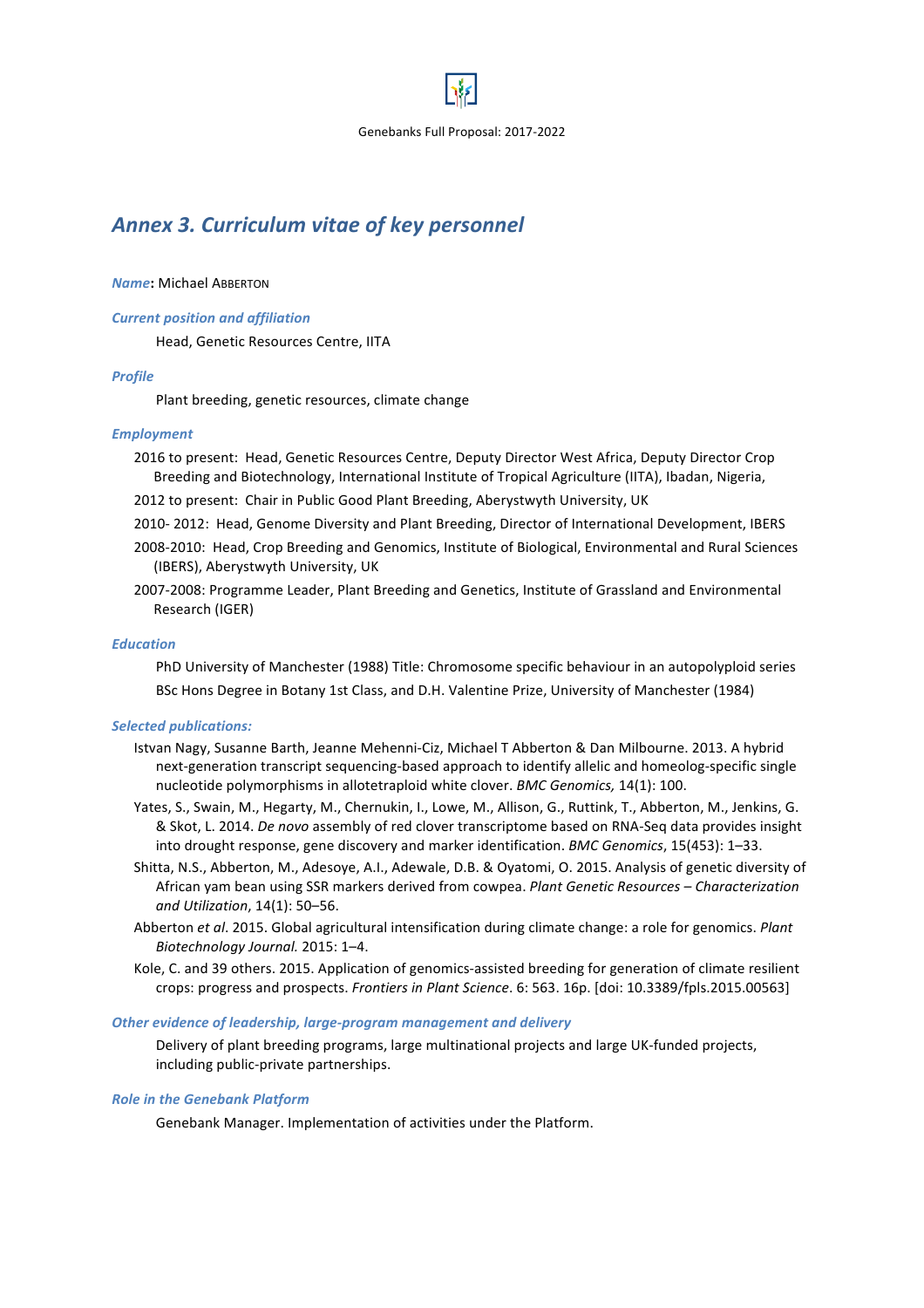

### *Name:* Ahmed AMRI

### *Current position and affiliation*

Head of Genetic Resources Unit, and Deputy Director for Biodiversity and Integrated Gene Management Program at ICARDA

# *Profile:*

Cereal breeding: 21 years of experience, with release of 26 cereal varieties. In situ/on-farm conservation of agrobiodiversity: 15 years. Conducted 5 projects in West Asia and North Africa. Conservation of genetic resources: participated in 12 collecting missions. 40 years of experience in aspects related to genetic resources conservation and use.

### *Employment*

2008 to date: Head of Genetic Resources Unit at ICARDA.

2005–2008: Regional Coordinator of ICARDA for West Asia.

1999-2005: Regional Coordinator for GEF in situ conservation project in West Asia at ICARDA.

1980-1999: Cereal breeder, INRA-Morocco.

# *Education*

PhD Genetics and breeding, Kansas State University, Manahattan, KS, USA

MSc Course work at University of Minnesota, USA, and degree from IAV-Hassan II in Morocco.

# *Selected publications*

- Amri, A., Hatchett, J.H., Cox, T.S., El Bouhssini, M. & Sears, R.G. 1990. Resistance to Hessian fly from North African Durum Wheat Germplasm. Crop Science, 30: 378-381.
- Amri, A., Cox, T.S., Hatchett, J.H. & Gill, B.S. 1990. Complementary action of genes for Hessian fly resistance in the wheat cultivar "Seneca". *Journal of Heredity*, 83(2): 378–381.
- Rawashdseh, I. & Amri, A. 2006. Genetic characterization of date palm varieties using RAPD markers. *Jordan Journal of Agricultural Sciences*, 2(3): 234–242.
- Mohammadi, R. & Amri, A. 2012. Analysis of genotype×environment interaction in rain-fed durum wheat of Iran using GGE-biplot and non-parametric methods. *Canadian Journal of Plant Science*, 92: 757–770.
- Mazid, A., Shideed, K. & Amri, A. 2014. Assessment of on-farm conservation of dryland agrobiodiversity and its impact on rural livelihoods in the Fertile Crescent. *Renewable Agriculture and Food Systems*, 29(4): 366–377.
- Shehadeh, A., Amri, A. & Maxted, N. 2013. Ecogeographic survey and gap analysis of Lathyrus L. species. *Genetic Resources and Crop Evolution*, 60(7): 2101–2113.
- Mohammadi, R. & Amri, A. 2013. Phenotypic diversity and relationships among a worldwide durum wheat (*Triticum turgidum* L. var. *durum*) germplasm collection under rainfed conditions of Iran. *Crop & Pasture Science*, 64: 87–99.

### **Other evidence of leadership, large-program management and delivery**

National Coordinator of Cereal Research in Morocco (15 years; strong breeding programs with release of 60 varieties, including the first hessian fly resistant ones); Regional Coordinator West Asia Program at ICARDA (6 years. Management of GEF project in four countries); Head of Genetic Resources Unit and Deputy Director BIGM program at ICARDA (8 years; coordination of 9 projects).

### **Role in the Genebank Platform**

Applying best practices for conservation of genetic resources; building linkages between Genebanks CRP/Platform and AFS CRPs; contribute to the building of the Global System for conservation and sustainable use of PGRFA; contribute to gap analysis, FIGS development, policy aspects.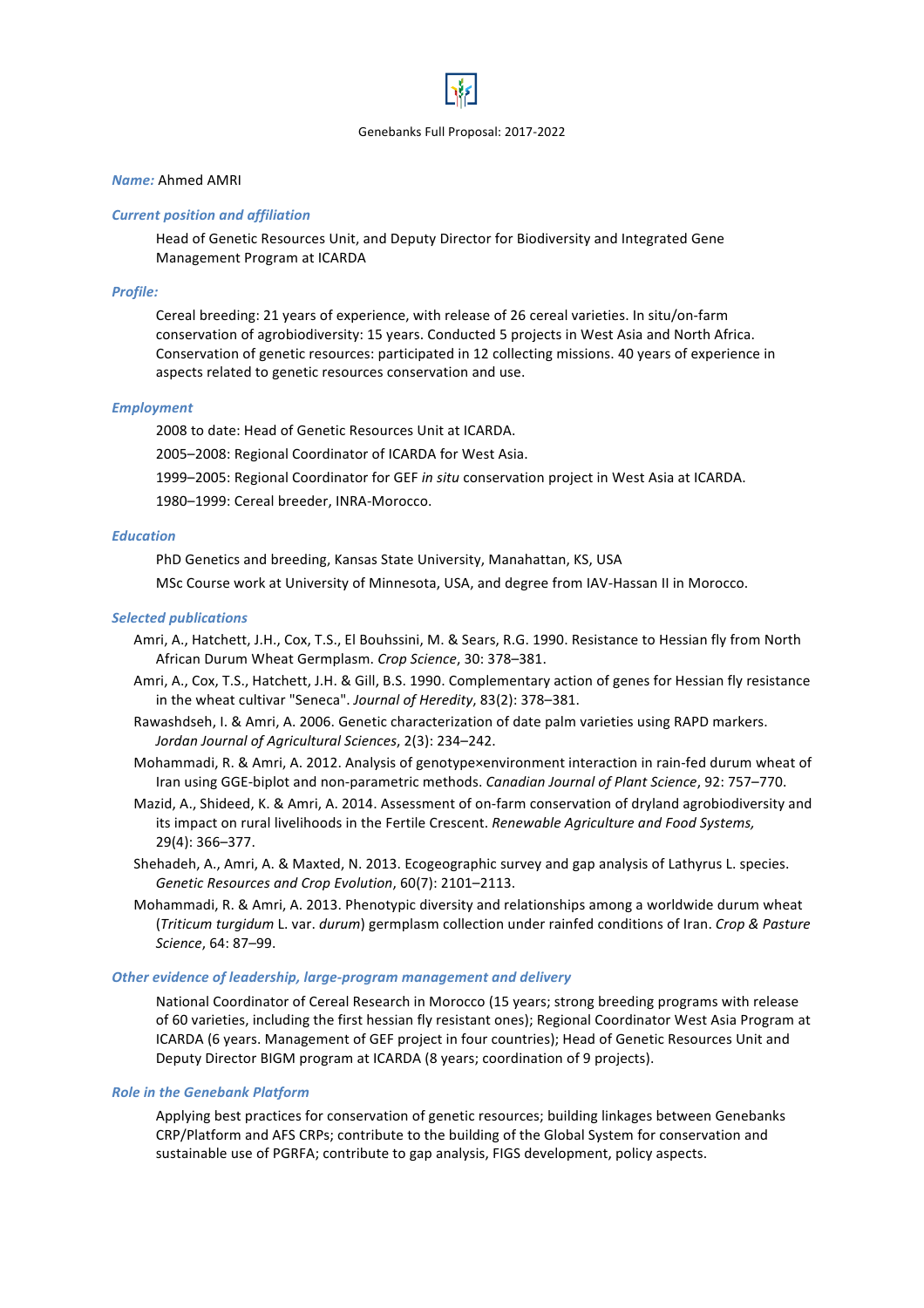# *Name:* Paula BRAMEL

#### *Current position and affiliation*

Scientific Advisor, Global Crop Diversity Trust, Bonn, Germany

#### *Profile*

Plant breeding, genetic resources, climate change, research management

### *Employment*

2015 to date: Scientific Advisor, Global Crop Diversity Trust 2012-2015: Global Crop Diversity Trust, Deputy Executive Director 2006-2012: IITA, Deputy Director General, Research for Development 2004-2006: IITA, Director for East and Southern Africa, Research for Development 2002-2004: CRS, CARE, and others as consultant for biodiversity and seed systems 1996-2002: ICRISAT, Principal Scientist, Genetic Resources and Head of Genebank 1985-1996: Kansas State University, Assistant Professor

#### *Education*

Ph.D. Iowa State University, 1985, Plant Breeding and Cytogenetics

- M.S. Iowa State University, 1980, Plant Breeding
- B.S. Iowa State University, 1978, Agronomy

#### **Selected publications:**

- Kamala, Venkateswaran, Hari C, Sharma, Daggu Monohar Rao, Kodeboyina S. Varaprasad, Paula J. Bramel, and Subhash Chandra. 2012. Interactions of spotted stem borer Chilo partellus with wild relatives of sorghum. Plant Breeding 131: 511-521
- Ferguson, Morag E., Richard B. Jones, Paula J Bramel, Carlos Dominguez, Carla Torre do Vale, and Jie Han. 2011. Post-flooding disaster crop diversity recovery: A case study of cowpeas in Mozambique. Disasters
- Rupakula Aruna, D. Manohar Rao, S. Sivaramakrishnan, L. Janardhan Reddy, Paula Bramel and Hari Upadhyaya. 2009. Efficiency of three DNA markers in revealing genetic variation among wild Cajanus species. Plant Genetic Resources, Volume 7, Issue 02, pp 113-121
- Bhattacharjee, Ranjana, I. S. Khairwal, Paula J. Bramel and K. N. Reddy. 2007. Establishment of a pearl millet [Pennisetum glaucum (L.) R. Br.] core collection based on geographical distribution and quantitative traits. Euphytica 155:35-45.

#### **Other evidence of leadership, large-program management and delivery**

More than 30 years of experience as a researcher, which includes 11 years as a Tenured Associate Professor of Agronomy at Kansas State University as a sorghum breeder, and 12 years of experience in research management at ICRISAT and IITA. In additions, more than 10 years of experience at Executive Management, at IITA and Crop Trust She has extensive experience with managing large scale research for development projects in Southeast Asia and Africa at ICRISAT and IITA. Was Chair of the Genebank CRP management team and member of Crop Trust implementation team.

#### **Role in the Genebank Platform**

Member of technical and management team at the Crop Trust. Provide technical advice as needed, especially to the Use Module.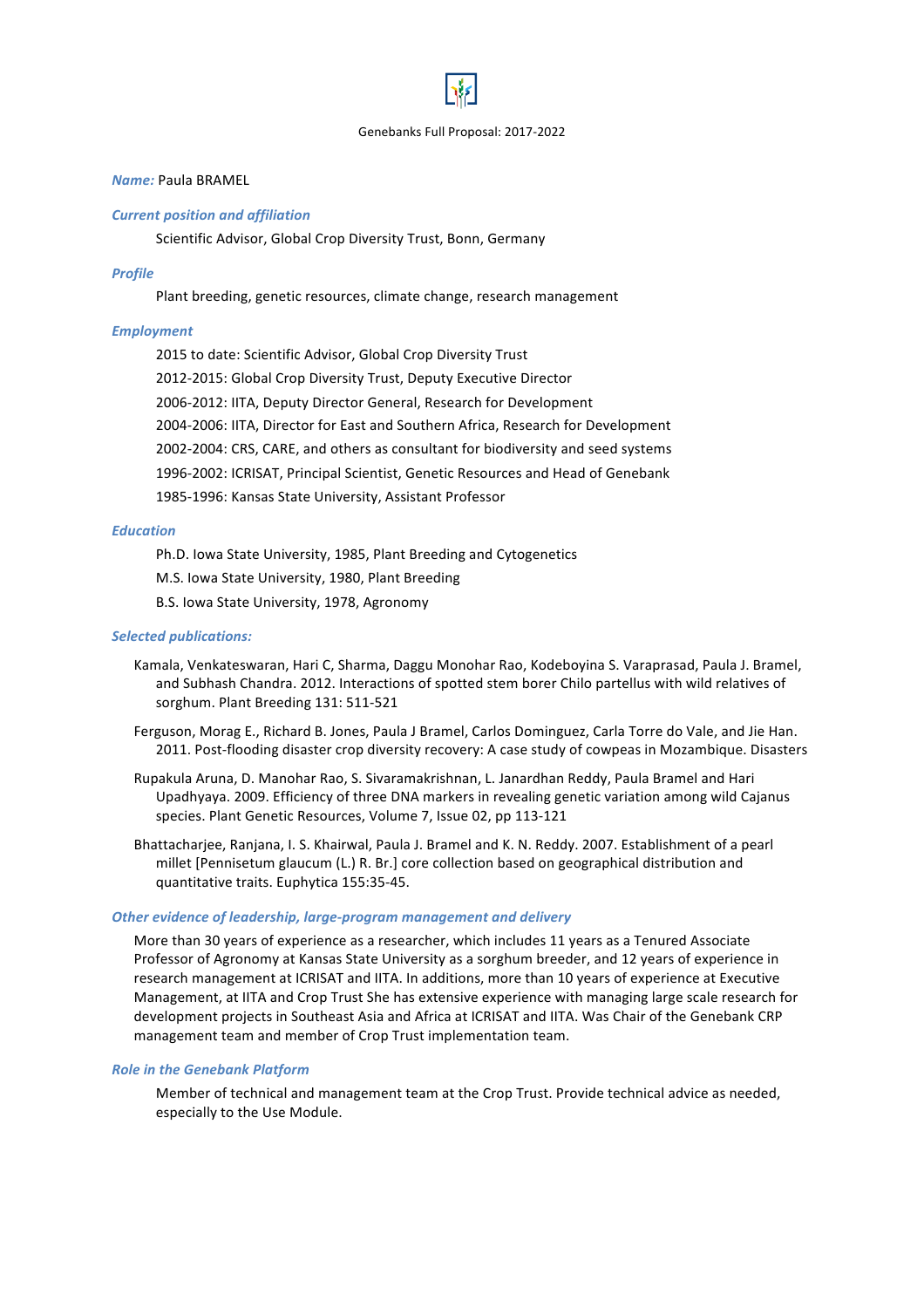### **Name:** Janny van BEEM

#### *Current position and affiliation*

Genebank Quality Management Systems (QMS) specialist, Global Crop Diversity Trust

#### *Profile:*

Conservation standards of plant genetic resources under the Multilateral System of the ITPGRFA

### *Employment*

2014 to date: Genebank QMS specialist, consultant for the Global Crop Diversity Trust 2010–2014: Head of Acquisition and Distribution Unit, International Potato Center (CIP) 1996-2003: Wheat breeder, Centro Internacional de Mejoramiento de Maíz y Trigo (CIMMYT)

#### *Education*

Ph.D. 1995 Cornell University, Plant Breeding and Genetics Department

B.Sc. 1986 Colorado State University, Department of Biology

### *Selected publications*

- Vargas, F., A. Salas, G. Rossel, R. Gomez, I. Manrique and J. van Beem. 2012. Preservation of Biodiversity in CIP' Ochoa Herbarium at the International Potato Center. XIV Botanical Congress, Trujillo Peru, 9-12 October 2012
- van Beem, J., V. Mohler, R. Lukman, M. van Ginkel, M. William, J. Crossa and A.J. Worland. 2005. Analysis of Genetic Factors Influencing the Developmental Rate of Globally Important CIMMYT Wheat Cultivars. Crop Science 45:2113-2119.
- van Beem, J., A.J. Worland, and M. van Ginkel. 2001. The influence of earliness per se genes on flowering time in CIMMYT wheats. In: the Kronstad Symposium, Ciudad Obregon 15-16 March 2001.
- van Beem, J., M. van Ginkel, and S. Rajaram. 2000. Differences in development rate of CIMMYT wheats adapted to irrigated, rain-fed, and semi-arid environments. In: Wheat in a Global Environment. International Wheat Conference, 6; Budapest, Hungary; 5-9 Jun 2000. p. 281.
- van Beem, J., T. Farquhar, H. Meyer, M.P. Reynolds., R. Singh, and M. van Ginkel. 1998. Influence of Rht dwarfing genes on stem morphology, biochemistry and biomechanics, and associated lodging effects in wheat. In: Proceeding of the  $9^{th}$ International Wheat Genetics Symposium, Vol 2, Aug 2-7, Saskatoon, Saskatchewan, Canada. p.366-368.

### **Other evidence of leadership, large-program management and delivery**

Implementation at CIP of ISO-accredited quality standards (ISO 17025) in relevant genebank activities that guaranteed safe conservation, maintenance and distribution of plant genetic resources

Focal point at CIP in establishing networks with Peruvian policy makers (National Institute in Defense and Protection of Intellectual Property Rights (INDECOPI), INIA, SENASA, and the National Committee against Biopiracy)

Oversight and coordination of the deployment and data collection of the Global Wheat Yield Trial (GAWYT) in 92 countries with the aim to identify desirable genetic traits for specific eco-regional programs

### **Role in the Genebank Platform**

Coordinate the development of individualized Quality and Risk Management Systems in nine Centre Genebanks and the QMS framework as a whole.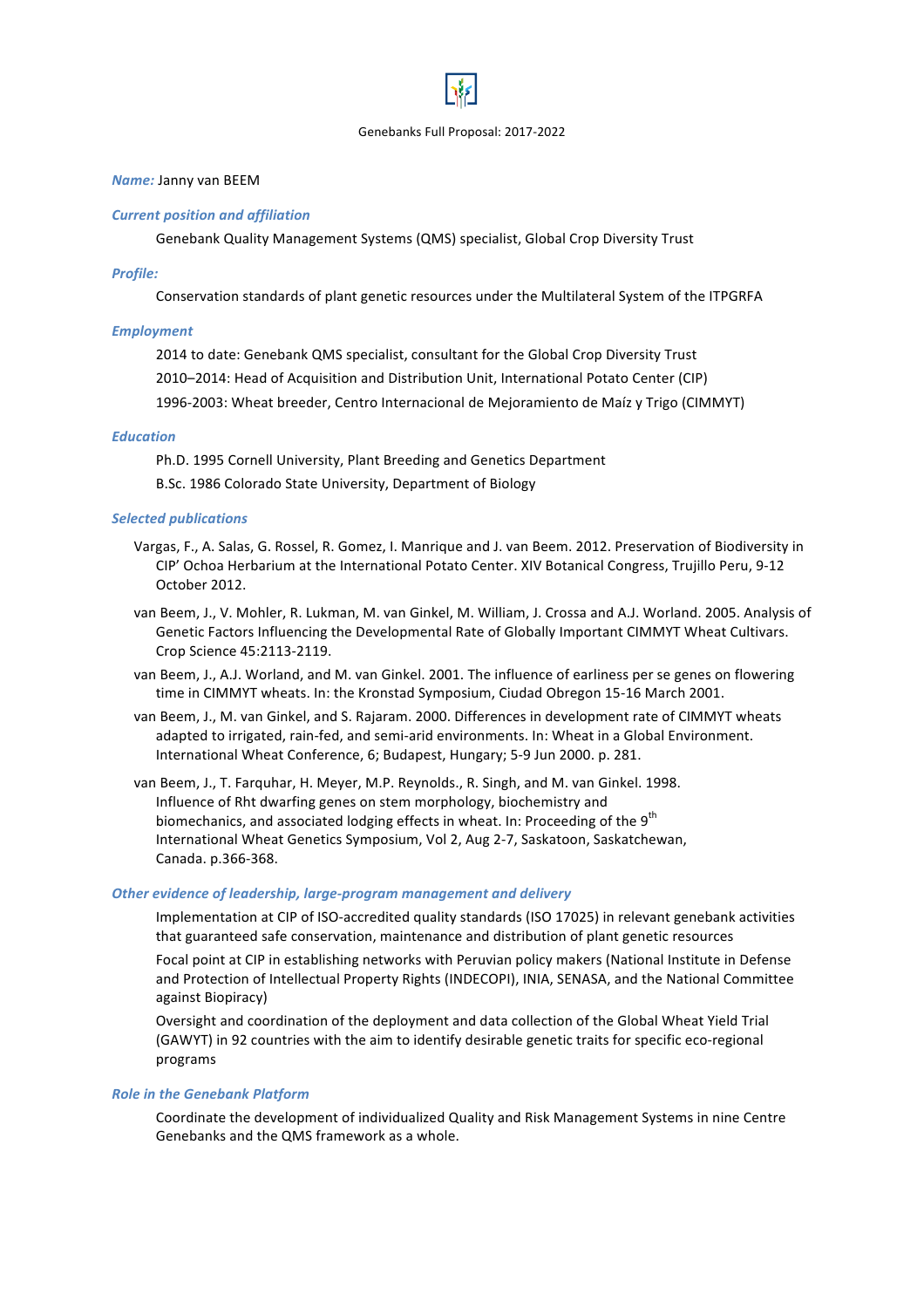# *Name:* Denise COSTICH

#### *Current position and affiliation*

October 2012 to present. Head, Wellhausen-Anderson Maize Genetic Resources Collection. CIMMYT-Mexico. 

#### *Profile*

Maize (and grasses) genetics and genomics; population biology; ecological genetics; plant evolution and systematics.

#### *Employment*

2011-2012: Plant Biologist USDA-ARS, Cornell University, USA.

2006-2011: Research Biologist and Lab Manager, USDA-ARS, Cornell University, USA.

2007-2011: Project Manager, USDA-DOE Plant Feedstock Genomics for Bioenergy, USDA-ARS, Cornell University, USA.

2004-2006: Research Associate Department of Plant Biology, Cornell University, USA.

### *Education*

PhD in Biology, The University of Iowa, Iowa City, USA, 12/1989

BSc in Biology (Concentration in Ecology and Systematics), Cornell University, Ithaca, NY, USA.

#### *Selected publications*

- Yongsheng Wu, Felix San Vicente, Kaijian Huang, Thanda Dhliwayo, Denise E. Costich, Kassa Semagn, Nair Sudha, Michael Olsen, Boddupalli M. Prasanna, Xuecai Zhang & Raman Babu. 2016. Molecular characterization of CIMMYT maize inbred lines with genotyping-by-sequencing SNPs. Theoretical and *Applied Genetics* Online 5 Feb 2016. DOI: 10.1007/s00122-016-2664-8
- Paul L. Sanchez, Denise E. Costich, Bernd Friebe, Terry A. Coffelt, Matthew A. Jenks & Michael A. Gore. 2014. Genome size variation in guayule and mariola: Fundamental descriptors for polyploid plant taxa. *Industrial Crops and Products,* 54: 1–5.
- Lu, F., A. Lipka, R. Elshire, J. Glaubitz, J.H. Cherney, M.D. Casler, E. Buckler & D.E. Costich. 2013. Switchgrass genomic diversity, ploidy and evolution: novel insights from a network-based SNP discovery protocol. *PLoS Genetics* 9(1): e1003215. doi:10.1371/journal.pgen.1003215.
- Chia, J.-M., Costich, D., Buckler, E. and 36 others .2012. Maize HapMap2 identifies extant variation from a genome in flux. Nature Genetics 44: 803-807.
- Costich, D.E., Friebe, B., Sheehan, M.J., Casler, M.D. & Buckler, E.S.. 2010. Genome-size variation in Switchgrass (Panicum virgatum): Flow cytometry and cytology reveal rampant aneuploidy. The Plant *Genome,* 3: 130–141.
- Blakey, C.A., Costich, D.E., Sokolov, V. & Islam-Faridi, M.N. 2007. *Tripsacum* genetics: from observations along a river to molecular genomics. *Maydica,* 52: 81-99. [Walton Galinat Commemorative Issue].

### **Role in the Genebank Platform**

Genebank manager. Manage activities on conservation and use.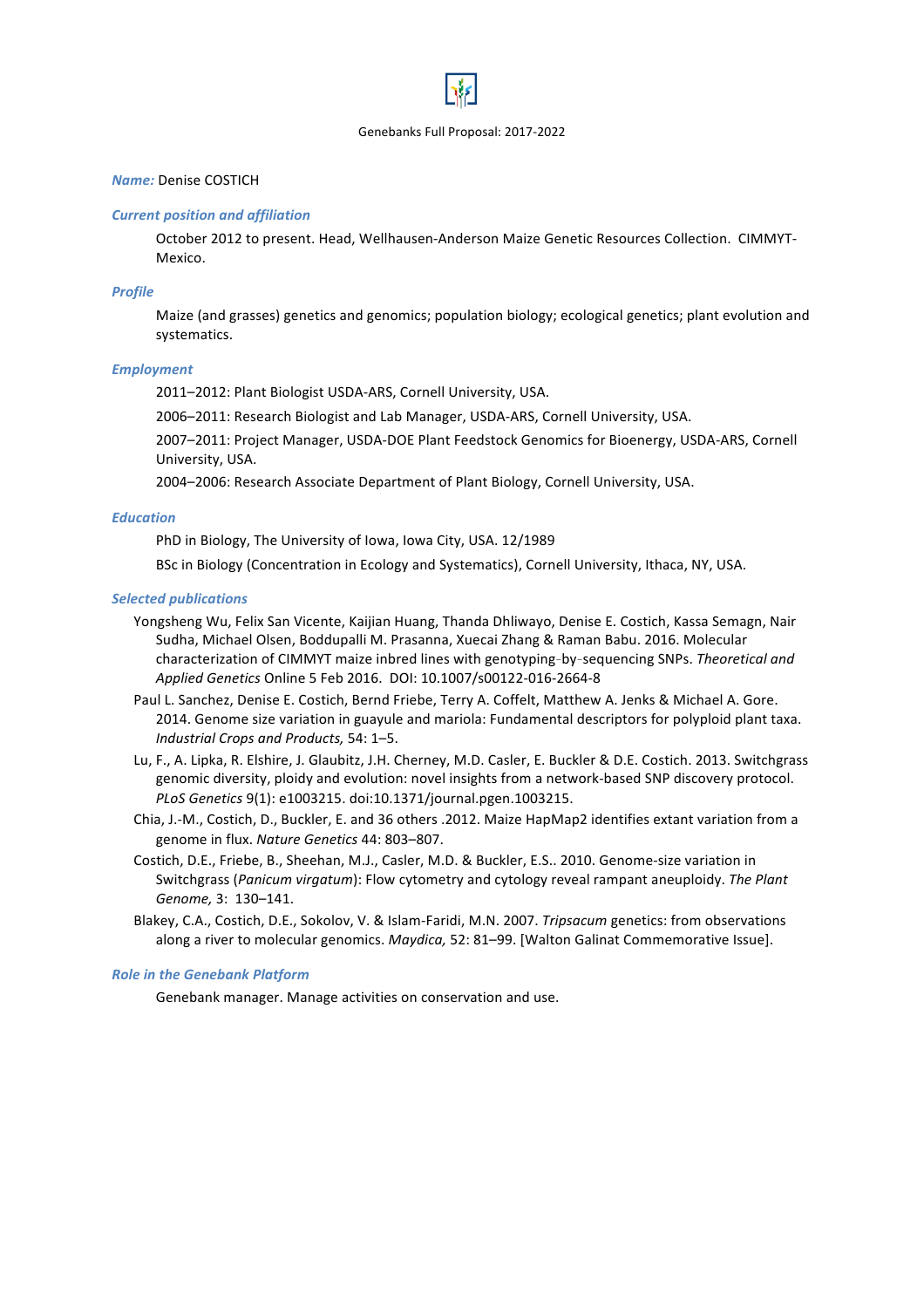# *Name:* Maritza CUERVO IBAÑEZ

### *Current position and affiliation*

Coordinator and Virologist, Germplasm Health Laboratory, Genetic Resources Program, CIAT

#### *Profile*

Plant germplasm health, plant virology, molecular biology, safe movement of plant germplasm, control of plant pathogens, standardization and implementation of molecular diagnostic methods of pathogens. Adviser to the plant quarantine authority of Colombia ICA for the safe movement of bean, cassava, rice and tropical forage germplasm.

#### *Employment*

2006-2016 Coordinator and Virologist, Germplasm Health Laboratory, Genetic Resources Program CIAT, Cali, Colombia.

1989-2006 Research Assistant, Laboratory of Virology Program, CIAT, Cali, Colombia.

### *Education*

MSc on Neotropical Plant Genetic Resources. Universidad Nacional de Colombia, Palmira, Colombia. Biotechnology Specialist. Universidad Nacional de Colombia - Facultad de Ciencias Agropecuarias de Palmira, Colombia.

#### *Selected publications*

- Di Feo, L., Zanini, A., Rodríguez Pardina, P., Cuervo, M., Carvajal-Yepes, M., Cuellar, W.J. 2015. First Report of Cassava common mosaic virus and Cassava frogskin-associated virus Infecting Cassava in Argentina. Plant Disease 99 (5): 733.
- Carvajal-Yepes, M., Olaya, C., Lozano, I., Cuervo, M., Castaño, M., Cuéllar, W.J. 2014. Unraveling complex viral infections in cassava (Manihot esculenta Crantz) from Colombia. Virus Research 186: 76-86.
- Calvert, L.A., Cuervo, M., Lozano, I., Villareal, N., Arroyave, J. 2008. Identification of three strains of a virus associated with cassava plants affected by frogskin disease. Journal of Phytopathology 156: 647- 653.

#### **Role in the Genebank Platform**

GHU leader. Ensure absence of diseases of quarantine importance for all accessions stored in the genebank and distributed to users. Implementation of controls during seed increase in the field and after harvest, and monitoring of the in vitro cassava collection. Collaboration with the Virology and Pathology Programs of CIAT to improve protocols to detect and clean germplasm for diseases of quarantine importance.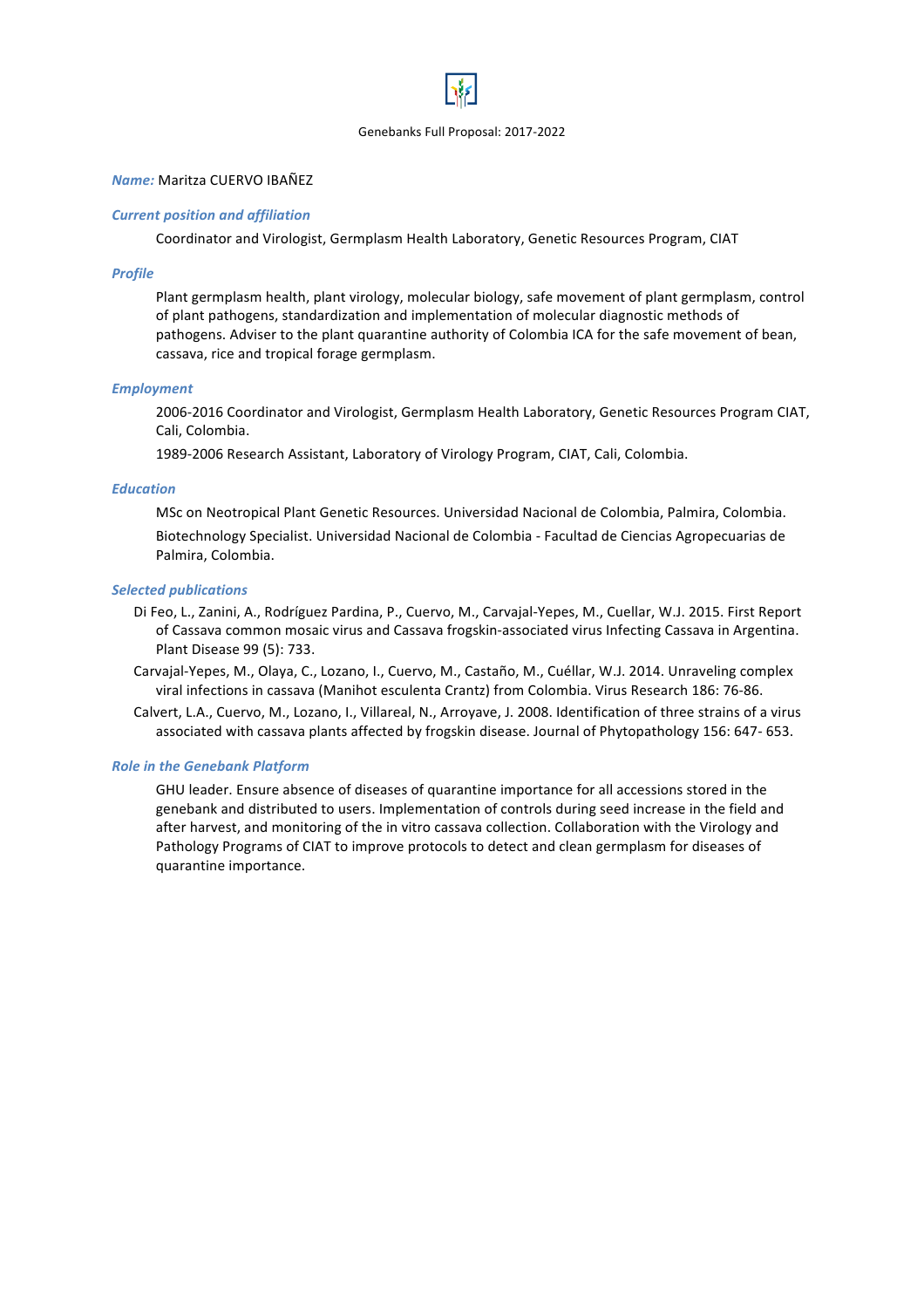# *Name:* Daniel G. DEBOUCK

#### *Current position and affiliation*

Leader, Genetic Resources Program, International Center for Tropical Agriculture (CIAT), Cali, Colombia.

#### *Profile*

Genebank manager (78 Staff) for 3 major collections (over 68 000 accessions of Phaseolus beans, Manihot cassava and tropical forages). Plant conservation geneticist, and plant explorer. Awardee of the Frank N. Meyer Medal of plant genetic resources in 2010.

#### *Employment*

2009-2016: Leader, Genetic Resources Program, CIAT, Colombia.

1996-2009: Head, Genetic Resources Unit, CIAT, Colombia.

1992–1996: Senior Scientist, IPGRI-Americas, Colombia.

1990–1992: Research Officer, IBPGR, Italy.

### *Education*

PhD, cum maxima suma laude, major in Plant Physiology and minor in Ethnobotany and Plant Ecology. Faculté des Sciences Agronomiques de l'Etat, Gembloux, Belgium.

Certificat en Phytotechnie Tropicale, cum maxima suma laude. Faculté des Sciences Agronomiques de l'Etat, Gembloux, Belgium.

#### *Selected publications*

- Gujaria-Verma, N., Ramsay, L., Sharpe, A.G., Sanderson, L.-A., Debouck, D.G., Tar'an, B. & Bett, K.E. 2016. Gene-based SNP discovery in tepary bean (*Phaseolus acutifolius*) and common bean (*P. vulgaris*) for diversity analysis and comparative mapping. *BMC Genomics*, 17(239): 1-16.
- Andueza-Noh, R.H., Serrano-Serrano, M.L., Chacón-Sánchez, M.I., Sanchéz del Pino, I., Camacho-Pérez, L., Coello-Coello, J., Mijangos-Cortés, J., Debouck, D.G. & Martínez-Castillo, J. 2013. Multiple domestications of the Mesoamerican gene pool of Lima bean (*Phaseolus lunatus* L.): evidence from chloroplast DNA sequences. *Gen Res & Crop Evol,* 60(3): 1069–1086.
- Porch, T.G., Beaver, J.S., Debouck, D.G., Jackson, S., Kelly, J.D. & Dempewolf, H. 2013. Use of wild relatives and closely related species to adapt common bean to climate change. Agronomy, 3: 433-461.
- Chacón-Sánchez., M.I., Motta-Aldana, J.R., Serrano-Serrano, M.L. & Debouck, D.G. 2012. Domestication of Lima beans: a new look at an old problem. pp. 330–343, in: P. Gepts, T.R. Famula, R.L. Bettinger, S.B. Brush, A.B. Damania, P.E. McGuire and C.O. Qualset (eds.). Biodiversity in Agriculture: domestication, evolution and sustainability. CUP. UK
- Salcedo-Castaño, J., Arraya-Villalobos, R., Castañeda-Alvarez, N., Toro-Chica, O. & Debouck, D.G. 2011. *Phaseolus hygrophilus* (Leguminosae, Papilionoideae), a new wild bean species from the wet forests of Costa Rica, with notes about section *Brevilegumeni*. *Journal of the Botanical Research Institute of Texas,* 5(1): 53–65.
- Ramírez-Villegas, J., Khoury, C., Jarvis, A., Debouck, D.G. & Guarino, L. 2010. A gap analysis methodology for collecting crop genepools: a case study with *Phaseolus* beans. *PLoS ONE Biology*, 5(10): 1–18.

# **Other evidence of leadership, large-program management and delivery**

While as Head of GRU, co-PI for a US\$ 1.2 million project on Gene flow analysis for environmental safety, involving Colombia and Costa Rica, and two institutions in Germany (with support of BMZ, Germany).

#### **Role in the Genebank Platform**

Collaborator in conservation science and genetic diversity studies.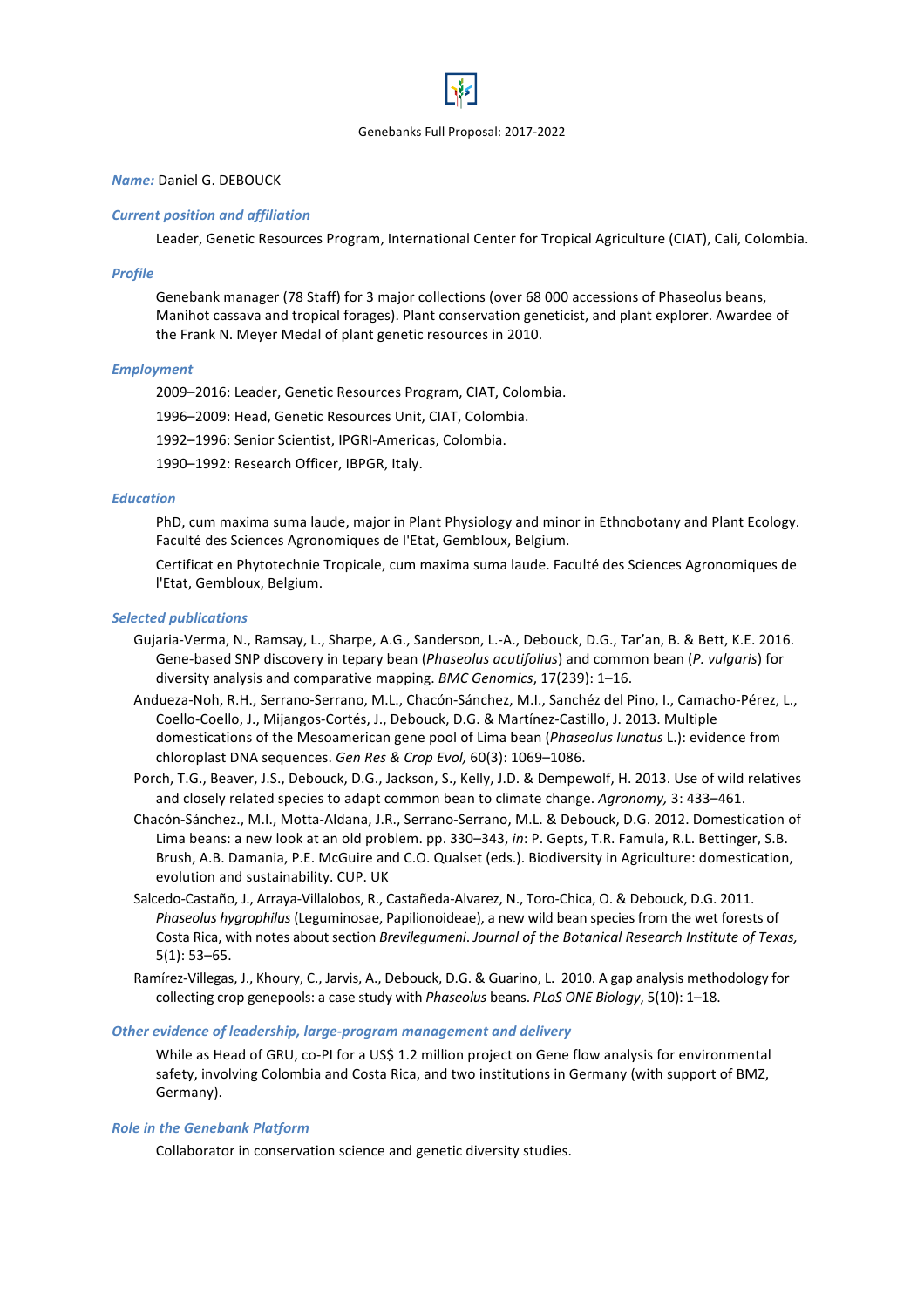# *Name***:** David ELLIS

### *Current position and affiliation*

International Potato Center, Lima, Peru, Head of Genebank. Leader, Program for Conserving Biodiversity for the Future

# *Profile*

Over 30 years of genetic resources management in academia, industry and the private sector. Expertise in plant development, medicinal compounds in plants (taxol), plant molecular biology (modification of plant cell walls and control of plant reproduction), plant and insect ecology, cryobiology and conservation of plant genetic resources and diversity.

#### *Employment*

2012 to present: Head of Genebank & Leader, CIP

2004-2012: Plant Physiologist/Curator, NCGRP, USDA-ARS, Fort Collins, CO, USA.

2002-2004: Director of Operations, CellFor Inc., Victoria, B.C., Canada.

2000–2002: Founding Scientist and Director of Molecular Biology, CellFor Inc., Vancouver, B.C., Canada.

### *Education*

PhD in Botany, University of Montana, Missoula, Montana, USA.

BA in Botany with Honors, University of Montana, Missoula, Montana. USA.

#### *Selected publications*

- Cruz, J.L., Alves, A.A., LeCain, D.R., Ellis, D.D. & Morgan. J.A. 2016. Interactive effects between nitrogen fertilization and elevated CO<sub>2</sub> on growth and gas exchange of papaya seedlings. *Scientia Horticulturae*, 202: 32–40.
- Panta, A., Panis, B., Ynouye, C., Swennen, R., Roca, W., Tay, D. & Ellis, D. 2015. Improved cryopreservation method for the long-term conservation of the world potato germplasm collection. *Plant Cell Tissue and Organ Culture,* 120(1): 117–125.
- Vollmer, R., Panta, A., Tay, D., Roca, W. & Ellis. D. 2014. Effect of sucrose pre-culture and PVS2 exposure on the cryopreservation of sweet potato shoot tips [*Ipomoea batatas* (L.) Lam.] using the PVS2 droplet vitrification. *Acta Horticulturae,* 1039: 265–271.
- Jenderek, M.M., Ambruzs, B., Tanner, J., Holman, G., Ledbetter, C., Postman, J., Ellis, D. & Leslie, C. 2014. Extending the dormant bud cryopreservation method to new tree species. *ISHS Acta Horticulturae*, No. 1039: II International Symposium on Plant Cryopreservation. [DOI: 10.17660/ActaHortic.2014.1039.16]
- Perez, W., Nahui, M., Ellis, D. & Forbes, G.A. 2014. Wide phenotypic diversity for resistance to *Phytophthora infestans* found in potato landraces from Peru. *Plant Disease*, 98(11): 1530–1533.
- Alves, A.A.C., Manthey, L., Isabelle, T., Ellis, D. & Jenderek, M.M. 2014. Diversity in oil content and fatty acid profile in seeds of wild cassava germplasm. *Industrial Crops and Products*, 60: 310–315.
- Hay, F.R., de Guzman, F., Ellis, D., Makahiya, H., Borromeo, T. & Sackville Hamilton, N.R. 2013. Viability of *Oryza sativa* (L.) seeds stored under genebank conditions for up to 30 years. Genetic Resources and *Crop Evolution*, 60: 275–296.

#### **Other evidence of leadership, large-program management and delivery**

Member of Scientific Advisory Board for SeedSavers and ANDES 2009–2011, Chair, Plant Germplasm Organizing Committee, National Plant Germplasm System.

#### **Role in the Genebank Platform**

Member of the current Management Team; member of the Executive Committee for the Article 15 Genebank Managers. Genebank manager at CIP responsible for budget and deliverables from the platform.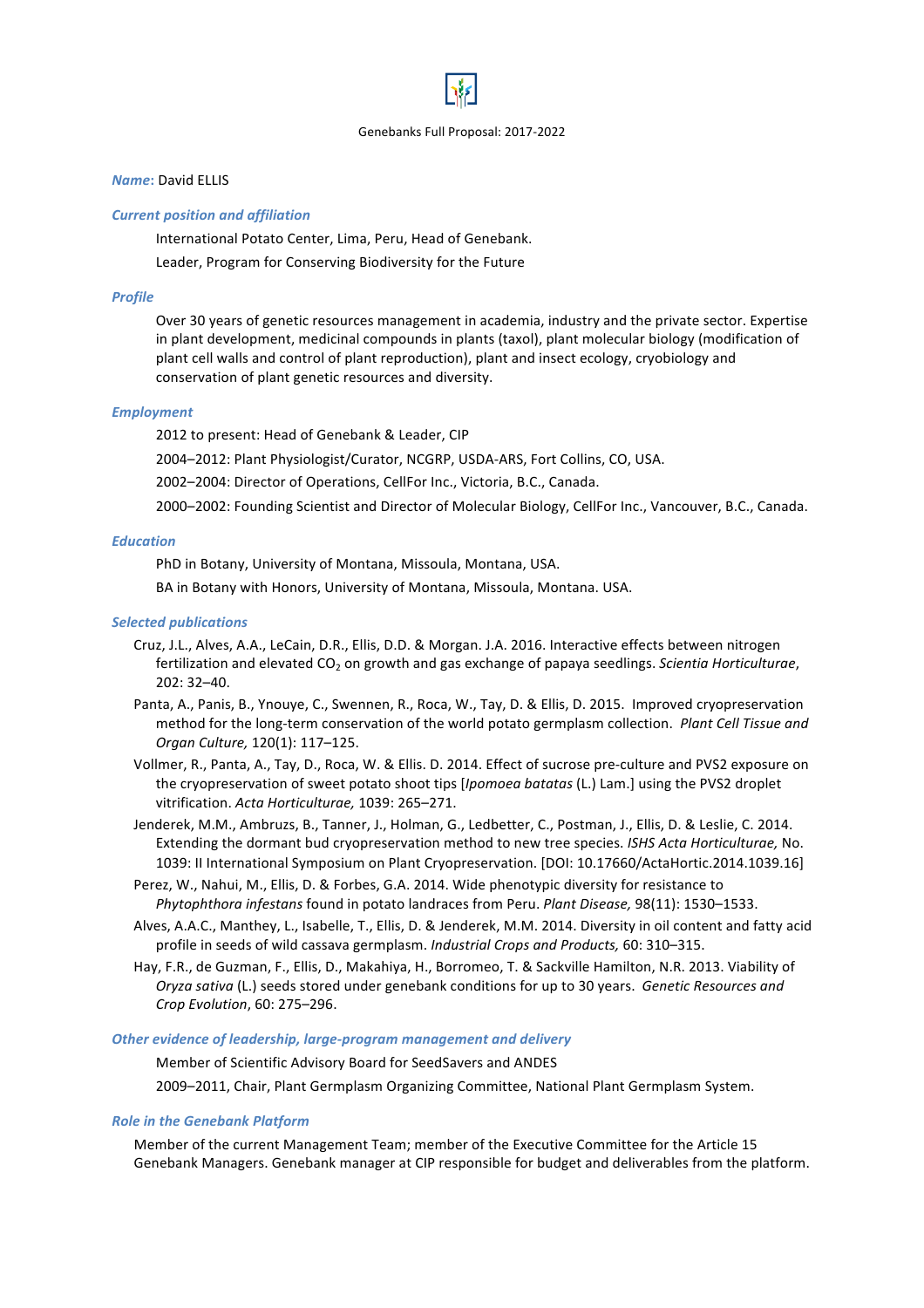# *Name:* Patria G. GONZALES

### *Current position and affiliation*

Manager, Seed Health Unit, IRRI

#### *Profile*

Managed the Seed Health Unit for more than 20 years. Extensive knowledge of seed pathology-Identification of seed-borne microorganisms associated with rice, testing procedures/detection methods for seed-borne fungi, nematodes, and bacteria, isolation techniques, photomicroscopy, knowledge in quarantine protocols and regulations.

#### *Employment*

2007 to present Seed Health Unit, IRRI, Philippines

1992-2007 Associate Scientist, IRRI, Philippines

1981-1985 Research Associate, Seed Unit, U.P. College of Forestry, Philippines

1979 -1981 Research Associate, Field Crops Disease Laboratory, U.P. Los Baños, College, Philippines

### *Education*

MSc Plant pathology & soil science, University of the Philippines at Los Baños (UPLB), Philippines BSc Agriculture UPLB, Philippines

#### *Selected publications*

- Mew, T. W. and P.G. Gonzales. 2002. A Handbook of Rice Seed-borne Fungi. Los Baños (Philippines): International Rice Research Institute, and Enfield, N.H. (USA): Science Publishers, Inc. 83 p.
- Gonzales, P.G. and C.C. Huelma. 2014. Seed health improvement for crop and pest management. In D.O. Manzanilla, J.D. Janiya, and D.E. Johnson (eds). Establishing community-based seed systems: A training manual. Los Baños (Philippines): International Rice Research Institute
- Merca, S.D. P.G. Gonzales, C.C. Huelma, J.O. Guervarra and T.W. Mew. 2001. Fungi associated with rice seeds. In T.W. Mew and B. Cottyn (Eds) Seed health and seed associated micro-organisms for rice disease management. Limited proceedings No. 6, Los Baños (Philippines): IRRI. Pp. 25-31.
- Merca, S.D., P.G. Gonzales C.C. Huelma, J.O. Guevarra and T.W.Mew. 1997. Seed-borne fungi associated with reduced planting value of farmer grown rice seeds 1993-1994 from Cavite, Quezon, and Laguna provinces. Paper presented during the 26th Anniversary and Annual Scientific Meeting of Pest Management Council of the Philippines, Inc., 2-5 May 1996, Benguet State P.G. Gonzales and T.W. Mew. Microhabitat of Seed-borne Fungal Pathogens

#### **Other evidence of leadership, large-program management and delivery**

Member of Scientific Advisory Board for SeedSavers and ANDES

2009-2011, Chair, Plant Germplasm Organizing Committee, National Plant Germplasm System.

### **Role in the Genebank Platform**

GHU leader. Conduct seed health testing as part of the processing of seeds for genebank storage. Contributed to GPG2 Project on Safe Movement of Germplasm.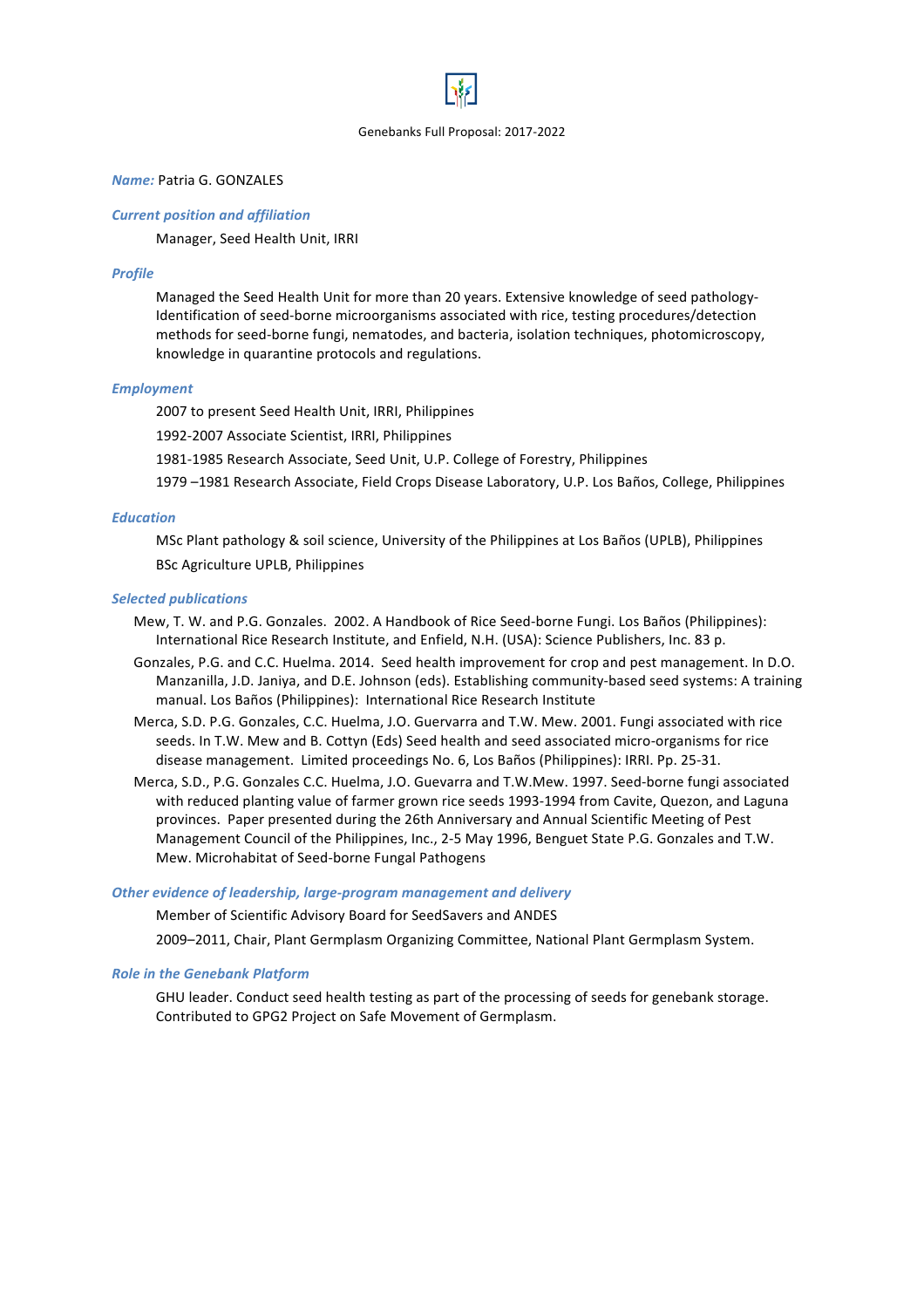# *Name:* Luigi GUARINO

#### *Current position and affiliation*

Director of Science & Programs, Global Crop Diversity Trust

#### *Profile*

Plant genetic resources conservation

### *Employment*

2016: Director of Science & Programs, Global Crop Diversity Trust, Germany

2007-2015: Senior Scientist, Global Crop Diversity Trust, Italy

2002-2007: Plant Genetic Resources Adviser, Fiji

1987–2002: Scientist, Bioversity International, Cyprus, Kenya & Colombia

#### *Education*

BA Applied Biology, University of Cambridge, UK

### *Selected publications*

- Guarino, L., Ramanatha Rao, V. & Reid, R. (eds). 1995. Collecting Plant Genetic Diversity. Technical Guidelines. CAB International, Wellesbourne.
- Burke, M.B. Lobell D.B. & Guarino L. 2009. Shifts in African crop climates by 2050, and the implications for crop improvement and genetic resources conservation. *Global Environmental Change*, 19(3): 317-325.
- Dawson, I.K. Hedley, P.E. Guarino L. & Jaenicke H. 2009. Does biotechnology have a role in the promotion of underutilised crops? Food Policy, 34(4): 319-328.
- Jaenicke, H. Dawson, I.K. Guarino L. & Hermann, M. 2009. Impacts of underutilized plant species promotion on biodiversity. *ISHS Acta Horticulturae*, no. 806. International Symposium on Underutilized Plants for Food Security, Nutrition, Income and Sustainable Development. 621–628. DOI: 10.17660/ActaHortic.2009.806.77

Guarino, L. & Lobel, D.B. I. 2011. A walk on the wild side. *Nature Climate Change,* 1: 374–375.

- Westengen, O.T., Jeppson, S. & Guarino, L. 2013. Global *ex situ* crop diversity conservation and the Svalbard Global Seed Vault: assessing the current status. *PLOS one*, 8(5).
- Khoury, C.K., Bjorkman, A.D., Dempewolf, H., Ramirez-Villegas, J., Guarino, L., Jarvis, A., Rieseberg, L.H. & Struik, PC. 2014. Increasing homogeneity in global food supplies and the implications for food security. *Proceedings of the National Academy of Sciences of the United States of America, 111(11): 4001–4006.*
- Castañeda-Álvarez, N., Khoury, C., Achicanoy, H., Bernau, V., Dempewolf, H., Eastwood, R., Guarino, L., Harker, R., Jarvis, A., Maxted, N., Müller, J., Ramirez-Villegas, J., Sosa, C., Struik, P., Vincent, H. & Toll, J. 2016. Global conservation priorities for crop wild relatives. Nature Plants, 16022.

#### **Other evidence of leadership, large-program management and delivery:**

Pacific Agricultural Plant Genetic Resources Network (PAPGREN). Organized from scratch and ran for 4 years a regional PGRFA network covering two dozen countries and territories.

Securing the Biological Basis of Agriculture and Promoting New and Fuller Use of Crop Genetic Resources. On management team of global project implemented by Crop Trust, funded by Bill and Melinda Gates Foundation.

Adapting Agriculture to Climate Change: Collecting, Protecting and Preparing Crop Wild Relatives. Developed and helped implement global project supported by Government of Norway.

#### **Role in the Genebank Platform**

Member of Management Team.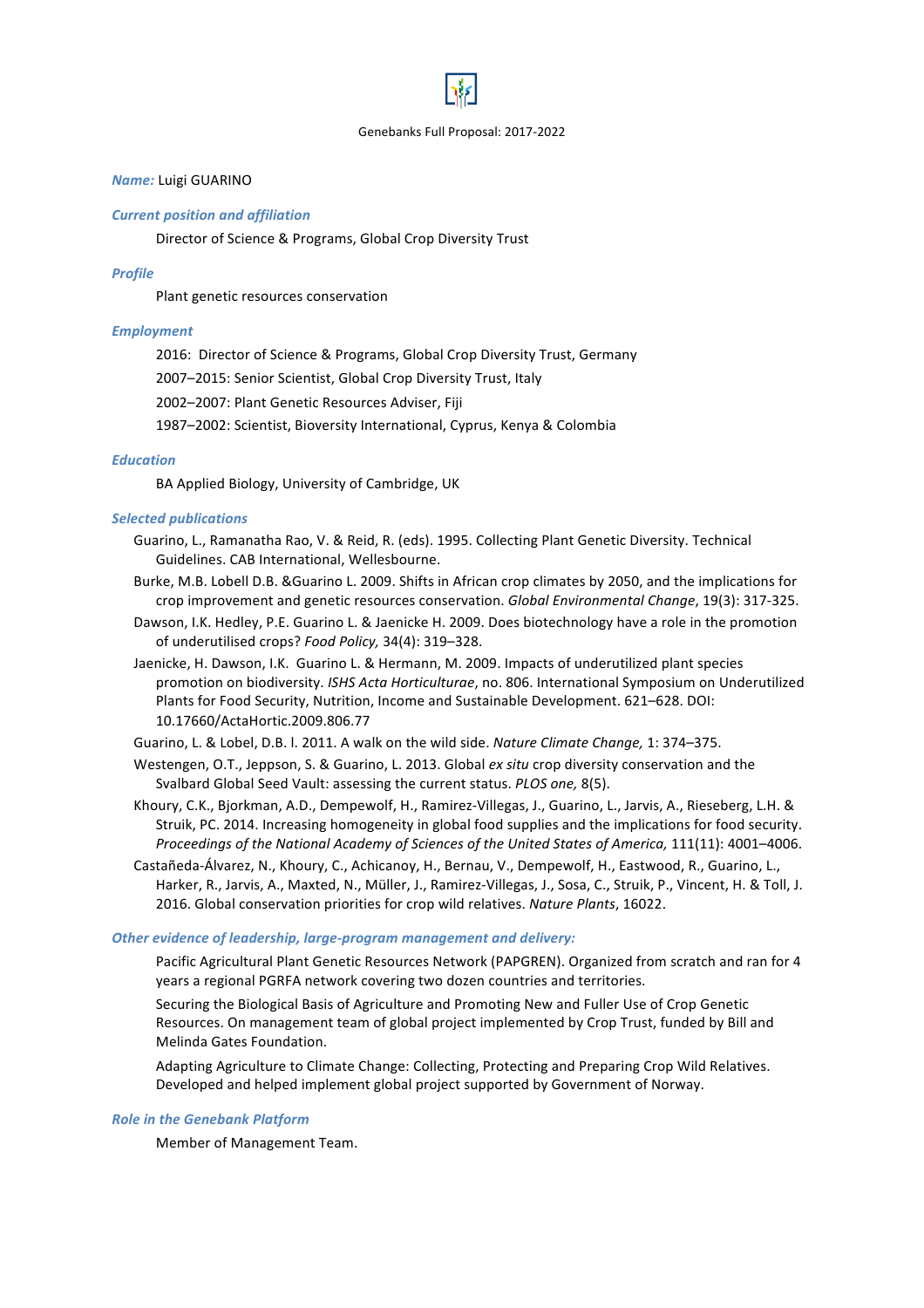# *Name:* Michael HALEWOOD

### *Current position and affiliation*

Leader, Genetic Resources Policies, Institutions and Monitoring group, Bioversity International.

# *Profile*

Designing, overseeing and conducting policy-relevant research and capacity building projects concerning the management and conservation of agricultural biological diversity from local to global levels. Main research areas: factors affecting availability and use of crop diversity on-farm, and in globally developed systems of conservation and sustainable use; access and benefit sharing.

# *Employment*

2001 to present: Leader, Genetic Resources Policies, Institutions and Monitoring Group, Bioversity International, Italy

1997–2001: Coordinator, Crucible Group, International Development Research Centre, Canada

# *Education*

Doctor of Jurisprudence, Osgoode Hall Law School, York University

Bachelor of Law, University of Toronto

Bachelor of Arts and Science (Political Science), University of Toronto

# *Selected publications*

- Galuzzi, G., Halewood, M., Lopez, I. & Vernooy, R. (2016). Twenty five years of international exchanges of plant genetic resources facilitated by the CGIAR genebanks: a case study on international interdependence. *Biodiversity and Conservation* 25(8), 1421-1446, DOI: 10.1007/s10531-016-1109-7.
- Halewood, M. (ed.) 2016. *Farmers' Crop Varieties and Farmers' Rights: Challenges in Taxonomy, Agriculture* and Law. Routledge, Oxon.
- Bedmar Villanueva, A., Halewood, M. & López Noriega, I. 2015. Agricultural Biodiversity in climate change adaptation planning: an analysis of the National Adaptation Programs of Action. CCAFS Working Paper no. 95.
- Halewood, M. 2014. International efforts to pool and conserve crop genetic resources in times of radical legal change. *In:* M. Cimoli, G. Dosi, K.E, Maskus, R.L., R.L. Okediji, J.L. Reichman, and J.E. Stiglitz (eds). *Intellectual Property Rights: Legal and Economic Challenges for Development*. Oxford University Press, Oxford, UK.
- Halewood, M., Lopez Noriega I. & Louafi, S. (eds.). 2013. *Crop Genetic Resources as a Global Commons: Challenges in international governance and law*, Routledge, Oxon.
- Halewood, M. 2013. What kind of goods are plant genetic resources for food and agriculture? Towards the identification and development of a new global commons. *International Journal of the Commons*. 7(2): 278–312.
- Halewood, M., Andrieux, E., Crisson, L., Gapusi, J.R., Wasswa Mulumba, J., Koffi, E.K., Yangzome Dorji, T., Bhatta, M.R. & Balma, D. 2013. Implementing 'Mutually Supportive' Access and Benefit Sharing Mechanisms under the Plant Treaty, Convention on Biological Diversity, and Nagoya Protocol. Law. *Environment and Development Journal* 9/1

### **Other evidence of leadership, large-program management and delivery**

Managed Genetic Resources Policy Initiative I, 2005–2009 (US\$ 5 million). Managed Genetic Resources Policy Initiative II, 2011–2015 (US\$ 5 million); Coordinated international 50-member 'think tank' called the Crucible Group, focusing on genetic resources and intellectual property-related issues.

# **Role in the Genebank Platform**

Coordinator of the Policy Module, coordinating on behalf of the Platform Management Team.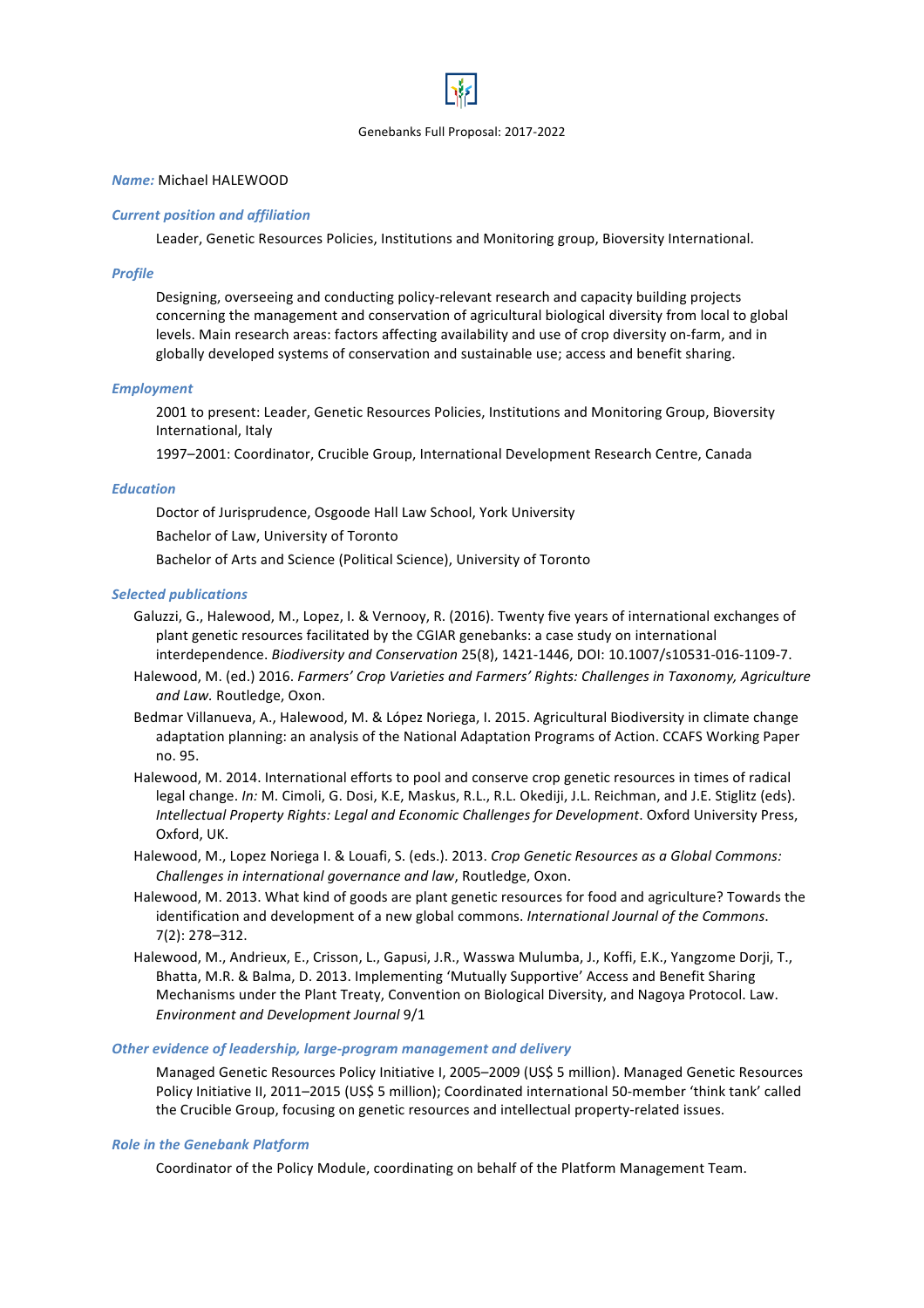# **Name: Ruaraidh SACKVILLE HAMILTON**

#### *Current position and affiliation*

Principal Scientist, Evolutionary Biology, and Head, T.T. Chang Genetic Resources Center, International Rice Research Institute (IRRI).

#### *Profile*

Over 40 years of experience in the conservation and use of crop genetic resources, including best practices and workflow management systems for genebank management; database design and data management; statistics, genetics and genomics; crop wild relatives; pre-breeding; plant breeding; plant ecology; GM biosafety; and international policy on access and benefit-sharing.

#### *Employment*

2002 to present: Head, T.T. Chang Genetic Resources Center, IRRI, Los Baños, Laguna, Philippines.

1991–2002: Head, Biodiversity Group and Genetic Resources Unit, IGER, Aberystwyth, UK

1986-1991: Senior Research Fellow, University of Wales at Bangor, Bangor, UK

1984-1986: Senior Research Fellow, CIAT, Cali, Colombia

# *Education*

PhD Plant Genetic Resources, University of Cambridge, UK

MA Applied Biology, University of Cambridge, UK.

### **Selected publications**

- Zhao, X., Daygon, V.D., McNally, K.L., Sackville Hamilton, N.R., Xie, F., Reinke, R.F. & Fitzgerald, M.A. 2016. Identification of stable QTLs causing chalk in rice grains in nine environments. Theoretical and Applied *Genetics*, 129: 141–153.
- Leung, H., Raghavan, C., Zhou, B., Oliva, R., Choi, I.R., Lacorte, V., Jubay, M.L., Cruz, C.V., Gregorio, G., Singh, R.K.& Sackville Hamilton, N.R. 2015. Allele mining and enhanced genetic recombination for rice breeding. *Rice*, 8: 1–11.
- Alexandrov, N., Tai, S., Wang, W., Mansueto, L., Palis, K., Fuentes, R.R., Ulat, V.J., Chebotarov, D., Zhang, G., Li, Z. & Sackville Hamilton, N.R. 2015. SNP-Seek database of SNPs derived from 3000 rice genomes. *Nucleic Acids Research,* 43: D1023–D1027.
- Banaticla-Hilario, M.C.N., McNally, K.L., van den Berg, R.G., & Sackville Hamilton, N.R. 2013. Crossability patterns within and among *Oryza* series *sativae* species from Asia and Australia. *Genetic Resources and Crop Evolution,* 60: 1899–1914.
- Halewood, M., et al. 2013. Changing rates of acquisition of plant genetic resources by international gene banks. pp. 99-132, in: M. Halewood, I.L. Noriega and S. Nouafi (eds). Crop Genetic Resources as a Global Commons. Publ. for Bioversity International by Routledge, Oxon, UK.
- McCouch, S.R., McNally, K.L., Wang, W., & Sackville Hamilton, N.R. 2012. Genomics of gene banks: A case study in rice. American Journal of Botany, 99: 407-423.

### **Other evidence of leadership, large-program management and delivery**

Currently managing a budget of US\$ 5.98 million under Genebanks CRP and GRISP and associated special projects. Past successes include the GPG1 and GPG2 genebank upgrading projects, establishing a new conservation research program at IRRI, and the 3000 rice genomes project. Expert on loan to help develop ITPGRFA's "Global Information System". Member of steering, advisory or executive committees of Svalbard Global Seed Vault, Divseek and Genesys.

#### **Role in the Genebank Platform**

Head of IRRI genebank; member of executive committee of A15G and the Management Team. Also contributing to the coordination of the Policy Module.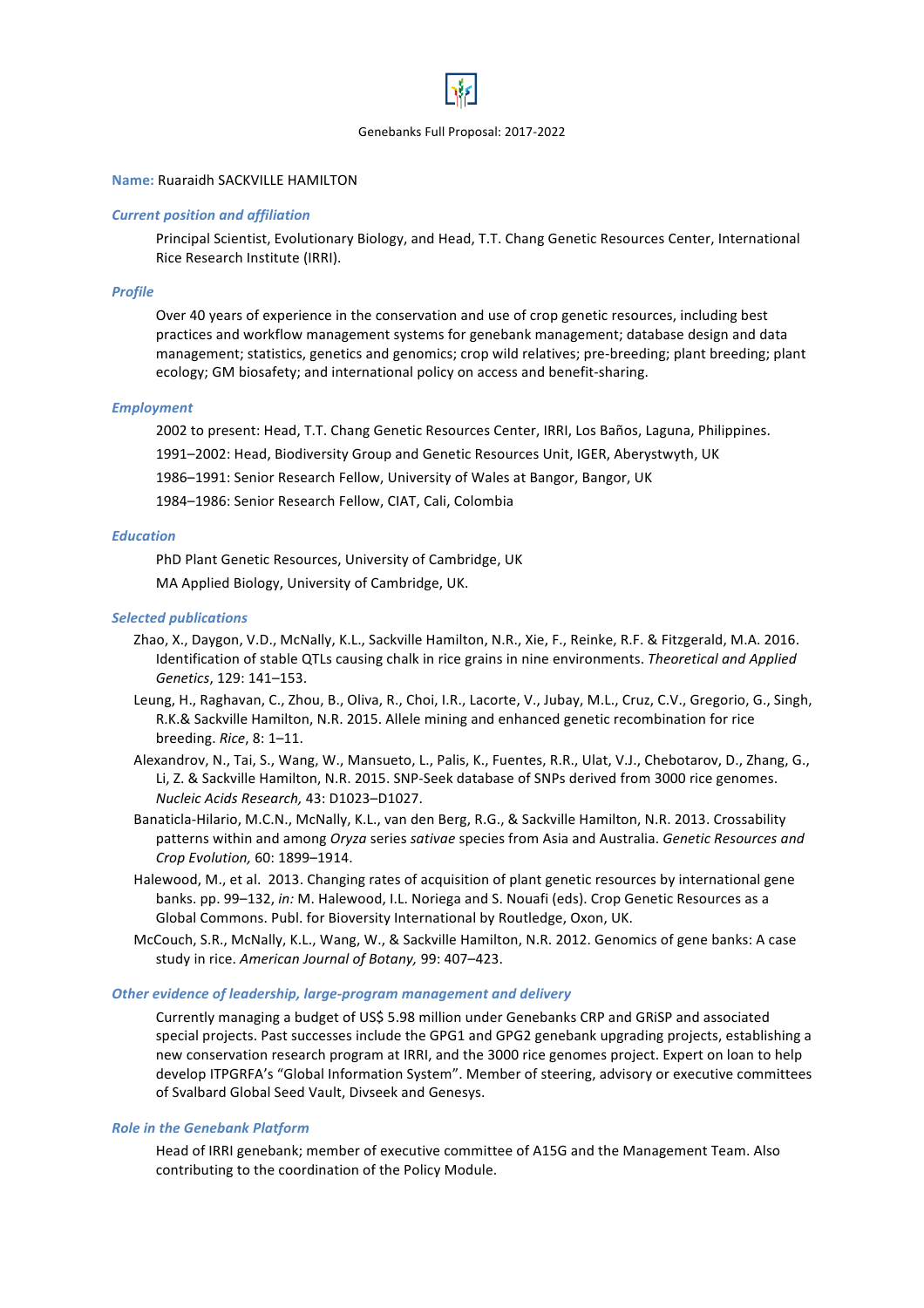### *Name:* Jean HANSON

#### *Current position and affiliation*

Leader, Forage Diversity, ILRI

#### *Profile*

Genetic resources specialist with 40 years of experience in seed conservation and genebank management, mostly in developing countries. Current research interests include management of forage genetic resources, seed longevity in genebanks, morphological and nutritional characterization, seed production, forage adoption, and knowledge sharing.

#### *Employment*

2014 to date: Leader, Forage Diversity, International Livestock Research Institute, Ethiopia

1986–2010: Leader, Forage Diversity/genebank manager, ILRI, Ethiopia

1978–1983: Technical co-operation officer in DFID, National Biological Institute, Indonesia

1976–1978: Post-doctoral fellow, Maize Programme, CIMMYT, Mexico

### *Education*

PhD seed storage, University of Birmingham, UK.

MSc Conservation and Utilization of Plant Genetic Resources, University of Birmingham, UK.

#### *Selected publications*

- Maass, B.L., Jamnadass, R.H., Hanson, J. & Pengelly, B.C. 2005. Determining sources of diversity in cultivated and wild *Lablab purpureus* related to provenance of germplasm by using amplified fragment length polymorphism. Genetic Resources and Crop Evolution, 52: 683-695.
- Pengelly, B.C., Cook, B.G., Partridge, I.J., Eagles, D.A., Peters, M., Hanson, J., Brown, S.D., Donnelly, J.L., Mullen, B.F., Schultze-Kraft, R., Franco, A. & O'Brien, R. 2005. Selection of Forages for the Tropics (SoFT) – a database and selection tool for identifying forages adapted to local conditions in the tropics and subtropics. In: F.P. O'Mara, R.J. Wilkins, L. t'Mannetje, D.K. Lovett, P.A.M. Rogers and T.M. Boland (eds). XX International Grassland Congress. Academic Publishers, Wageningen, The Netherlands.
- Ponsens, J., Hanson, J., Schellberg, J. & Moeseler, B.M. 2010. Characterization of phenotypic diversity, yield and response to drought stress in a collection of Rhodes grass (*Chloris gayana* Kunth) accessions. *Field Crops Research*, 118: 57–72.
- Reid, R.S., Serneels, S., Nyabenge, M. & Hanson, J. 2005. The changing face of pastoral systems in grass dominated ecosystems of Eastern Africa. pp. 19–76, *in:* J.M. Suttie, S.G. Reynolds and C. Batello (eds.). Grasslands of the World. FAO Plant Protection and Production Series, No. 34. FAO, Rome.
- Rao, N.K., Hanson, J., Dulloo, M.E., Ghosh, K., Nowel, D. & Larinde, M. 2006. Manual of seed handling in genebanks. Handbooks for Genebanks, No. 8. Bioversity International, Rome, Italy.
- Van de Wouw, M., Hanson, J. & Luethi, S. 1999. Morphological and agonomic characterization of a collection of Napier grass (Pennisetum purpureum) and P. purpureum × P. glaucum. Tropical Grasslands, 33(3): 150–158.
- Wanjala, B.W., Obonyo, M., Wchira, F.N., Muchugi, A., Mulaa, M., Harvey, J., Skilton, R.A., Proud, J. & Hanson, J. 2013. Genetic diversity in Napier grass (*Pennisetum purpureum*) cultivars: Implications for breeding and conservation. AoB PLANTS, 5: Article plt022. doi:10.1093/aobpla/plt022.

#### **Other evidence of leadership, large-program management and delivery**

Managing a project of US\$ 1.5 to 2 million in recent years, and has developed funding proposals for up to US\$ 10 million on use of forage diversity.

#### **Role in the Genebank Platform**

Genebank platform. Implementation of Conservation and Use Module activities in ILRI.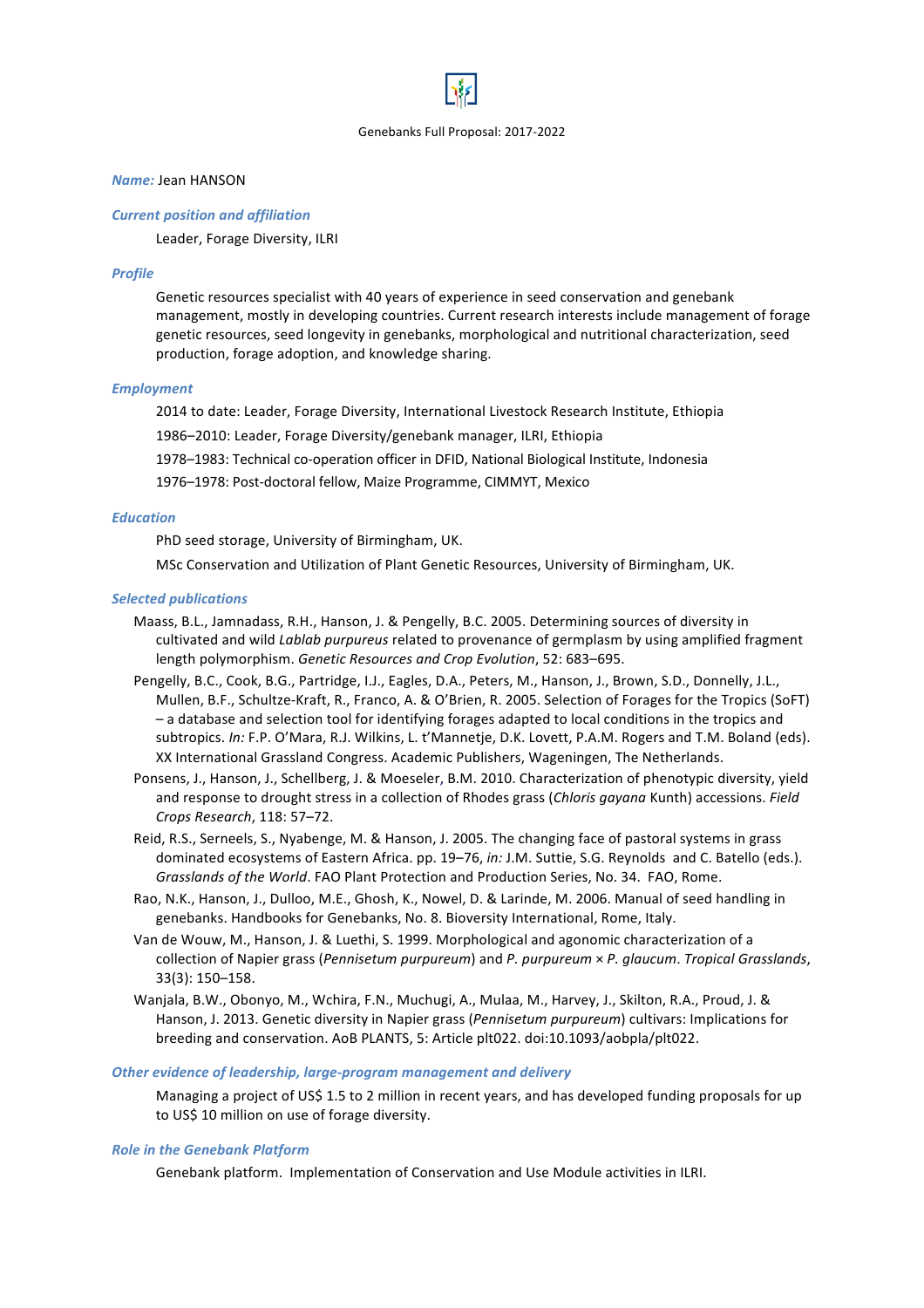# *Name***:** Fiona HAY

### *Current position and affiliation*

Senior Scientist I, Genetic Resources Expert, T.T. Chang Genetic Resources Center, IRRI HQ.

#### *Profile*

More than 20 years research on seed collection, germination/dormancy, storage behaviour and longevity in relation to genebank management and use of collections. Chief Editor, Seed Science and Technology. 

#### *Employment*

2012 to date: Senior Scientist I, Genetic Resources Expert, T.T. Chang Genetic Resources Center, IRRI 2009-2012: Scientist II, Genetic Resources Expert, T.T. Chang Genetic Resources Center, IRRI 1997–2009: Seed Physiologist, Millennium Seed Bank Partnership, Royal Botanic Gardens Kew, UK

#### *Education*

PhD The development of seed longevity in wild plant species. King's College, University of London, UK MSc Applied statistics and operational research. Birkbeck College, University of London, UK.

#### *Selected publications*

- Hansen, M.A.E., Hay, F.R. & Carstensen, J.M. 2015. A virtual seed file: the use of multispectral image analysis in the management of genebank seed accessions. *Plant Genetic Resources*. http://dx.doi.org/10.1017/S1479262115000362
- Whitehouse, K.J., Hay, F.R. & Ellis, R.H. 2015. Increases in the longevity of desiccation-phase developing rice seeds: response to high temperature drying depends on harvest moisture content. Annals of *Botany*, 116: 247–259.
- Hay, F.R., de Guzman, F. & Sackville Hamilton, N.R. 2015. Viability monitoring intervals for genebank samples of *Oryza sativa.* Seed Science and Technology, 43: 218–237.
- Hay, F.R., Timple, S. & van Duijn, B. 2015. Can chlorophyll fluorescence be used to determine the optimal time to harvest rice seeds for long-term genebank storage? Seed Science Research, 25: 321–334.
- Hay, F.R., Mead, A. & Bloomberg, M. 2014. Modelling seed germination in response to continuous variables: use and limitations of probit analysis and alternative approaches. *Seed Science Research*, 24: 165–186.
- Hay, F.R. & Probert, R.J. 2013. Advances in seed conservation of wild plant species: a review of recent research. Conservation Physiology, 1: Issue 110.1093/conphys/cot030

### **Other evidence of leadership, large-program management and delivery**

PI for two collecting projects (East Africa and Bangladesh)

IRRI Recommendation Action Plan (Genebank CRP project)

Seed Longevity Initiative of CGIAR Genebanks (Genebank CRP project).

### **Role in the Genebank Platform**

Deputy Head, T.T. Chang Genetic Resources Center at IRRI, Head of conservation research and leading research activities on seed longevity.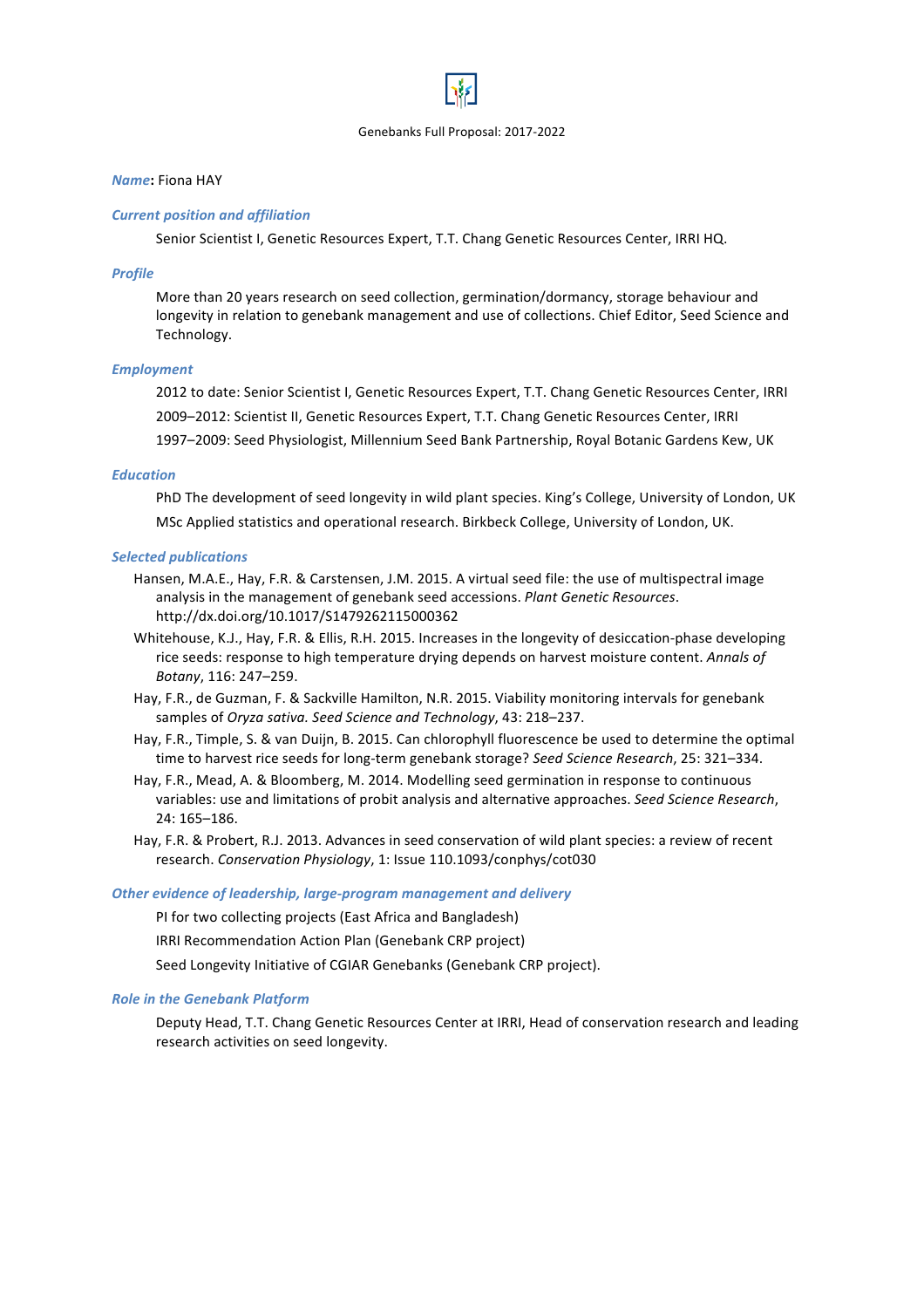# *Name:* Jan KREUZE

#### *Current position and affiliation*

Head, Germplasm Health Unit, CIP

#### *Profile*

Plant virology, molecular diagnostics and genetic engineering

### *Employment*

2011 to present Global Science leader Virology, Bacteriology and Diagnostics. CIP, Peru.

2006-2011 Molecular virologist CIP. CIP, Peru.

2003-2006 Associate Expert in Molecular Virology. CIP, Peru.

2002-2003 Research scientist. Swedish University of Agricultural Sciences, Sweden.

### *Education*

PhD Virology at the Swedish University of Agricultural Sciences (SLU)

Ir. (MSc) in plant breeding at Wageningen Agricultural University

### **Selected publications**

- Untiveros M, Olspert A, Artola K, Firth AE, Kreuze JF and Valkonen JPT (2016) A novel sweet potato potyvirus ORF is expressed via polymerase slippage and suppresses RNA silencing. Molecular Plant Pathology in press, DOI: 10.1111/mpp.12366
- Kyndt T, Quispe D, Zhai H, Jarret RL, Ghislain M, Q-C Liu, Gheysen G, Kreuze JF (2015) The genome of cultivated sweetpotato contains Agrobacterium T-DNAs with expressed genes: an example of a naturally transgenic food crop Proceedings of the National Academy of Sciences of the USA 112, 18: 5844-5849, doi: 10.1073/pnas.1419685112
- Gibson R, Kreuze J. (2015) Degeneration in sweetpotato due to viruses, virus cleaned planting material and reversion: a review. Plant Pathology, 64, 1-15 Doi: 10.1111/ppa.12273
- Boonham, N., Kreuze, J., Winter, S., van der Vlugt, R., Bergervoet, J., Tomlinson, J., Mumford, R. (2014) Methods in virus diagnostics: From ELISA to next generation sequencing. Virus research 186: 20-31 DOI 10.1016/j.virusres.2013.12.007
- Cuellar, W.J., Kreuze, J.F., Rajamäki, M.L., Cruzado, K.R., Untiveros, M., and Valkonen, J.P.T. (2009) Elimination of antiviral defense by viral RNase III. Proceedings of the National Academy of Sciences 106: 10354-10358 DOI 10.1073/pnas.0806042106
- Kreuze, J.F., Pérez, A., Untiveros, M., Quispe, D., Fuentes, S., Barker, I., Simon, R. (2009) Complete viral genome sequence and discovery of novel viruses by deep sequencing of small RNAs: a generic method for diagnosis, discovery and sequencing of viruses. Virology 388: 1-7 DOI 10.1016/j.virol.2009.03.024

#### **Role in the Genebank Platform**

GHU leader. Routine diagnostics of all germplasm entering and leaving CIP-Lima, development of improved diagnostics methods and support of diagnostics to ensure germplasm health in regional distribution hubs.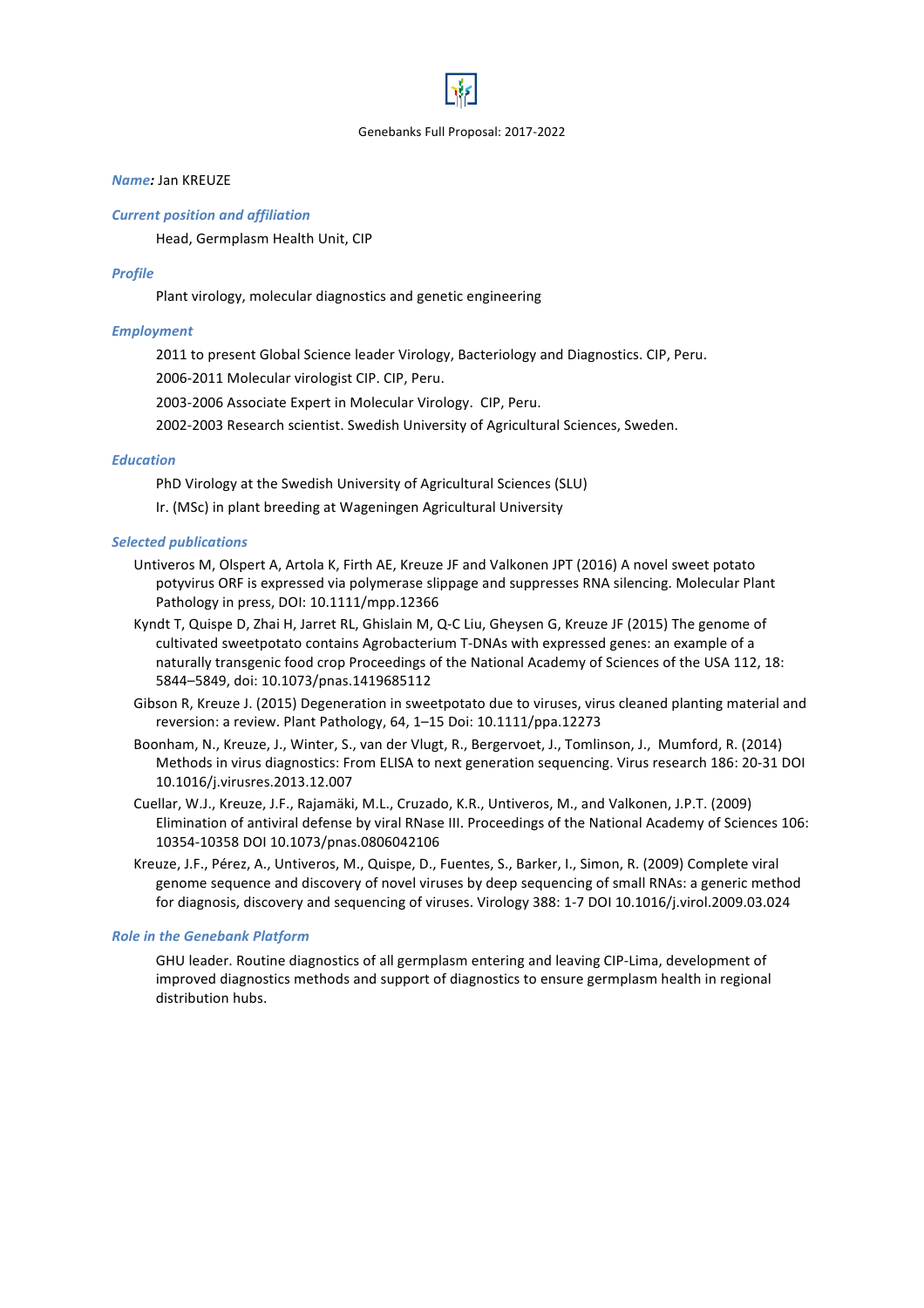# *Name:* Lava KUMAR

### *Current position and affiliation*

Head, Germplasm Health Unit/Virologist; International Institute of Tropical Agriculture (IITA), Ibadan, Nigeria

# *Profile*

Virology; molecular biology; epidemiology; diagnostics; phytosanitation; germplasm health management; host plant resistance; IPM & IDM; germplasm indexing; production of disease-free planting material; international exchange of germplasm; knowledge and technology dissemination

# *Employment*

2010 to present: Head, Germplasm Health Unit / Virologist, IITA, Nigeria

2007 to 2010: Virologist (West & Central Africa): IITA, Nigeria

2005 to 2007: Scientist - Virology: ICRISAT, India

2004 to 1999: Special Project Scientist (Virology): ICRISAT, India

# *Education*

PhD Virology. Sri Venkateswara University, Tirupati, India

MSc Virology Sri Venkateswara University, Tirupati, India

# **Selected publications**

- Kumar, P.L., Selvarajan, R., Iskra-Caruana, M.-L., Chabannes, M. & Hanna, R. 2015. Biology, etiology and control of virus diseases of banana and plantain. Advances in Virus Research, 91: 229–269. [http://dx.doi.org/10.1016/bs.aivir.2014.10.006]
- Kamowa-Mbewe, W., Kumar, P.L., Changadeya, W., Ntawuruhunga, P. & Legg, J.P. 2015. Diversity, distribution and effects on cassava cultivars of cassava brown streak viruses in Malawi. *Journal of Phytopathology,* 163(6): 433–443. [doi: 10.1111/jph.12339]
- Silva, G., Bömer, M., Nkere, C., Kumar, P.L. & Seal, S.E. 2015. Rapid and specific detection of Yam mosaic virus by reverse-transcription recombinase polymerase amplification. *Journal of Virological Methods,* 222: 138-144. [Doi: http://dx.doi.org/10.1016/j.jviromet.2015.06.011]
- Patil, B.L. & Kumar, P.L. 2015. Pigeonpea sterility mosaic virus: a legume-infecting *Emaravirus* from South Asia. *Molecular Plant Pathology,* 16(8): 775–786. [Doi. No. 10.1111/mpp.12238]
- Kumar, P.L., Hanna, R., Alabi, O.J., Soko, M.M., Oben, T.T., Vangu, G.H.P. & Naidu, R.A. 2011. *Banana bunchy top virus* in sub-Saharan Africa: investigations on virus distribution and diversity. *Virus Research*, 159: 171–182.
- Gerald Otti, G., Bouvaine, S., Kimata, B., Mkamillo, G., Kumar, P.L., Tomlins, K., Maruthi, M.N. 2016. High throughput multiplex real time PCR assay method for the simultaneous quantification of DNA and RNA viruses infecting cassava plants. Applied Microbiology (forthcoming).

# **Other evidence of leadership, large-program management and delivery**

Initiated BBTV Alliance in 2009, for BBTD control in Africa; Led disease component of GLCI, funded by BMGF, which led to the mapping of cassava brown streak in East Africa and also development of diagnostic capacity; Led, plant health component of seed yam of YIIFSWA project funded by BMGF; Advisory member and observer of the Inter-African Phytosanitary Council.

### **Role in the Genebank Platform**

Liaison with CGIAR GHUs on needs assessment and priorities; link to AFS CRPs on RTB, MAIZE and DCLASS.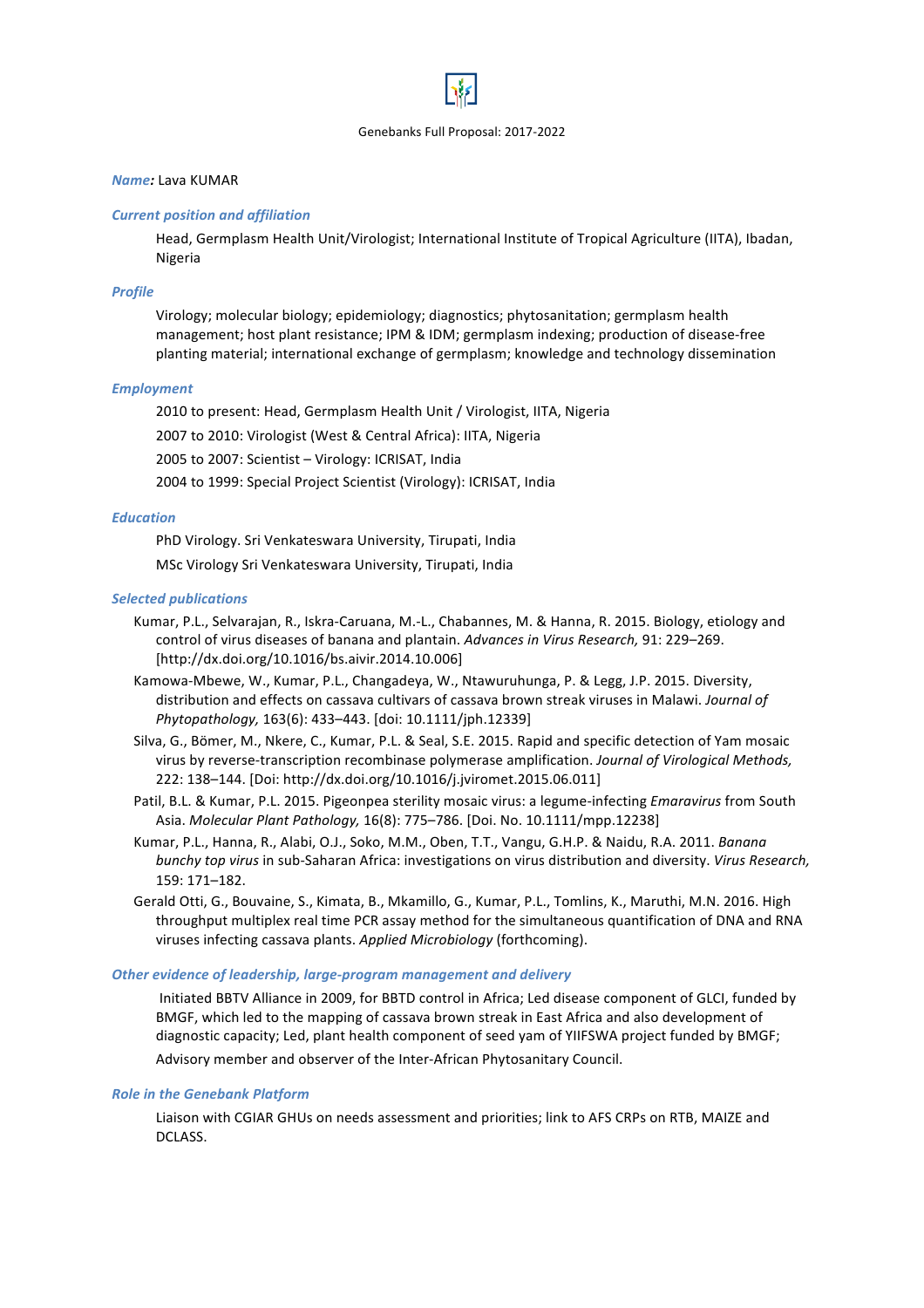# *Name:* Safaa KUMARI

### *Current position and affiliation*

Head of ICARDA Seed Health Lab/Plant Virologist, ICARDA, Terbol Station, Lebanon

# *Profile*

Monitoring the seed health status and safe movement of germplasm and breeding lines during seed exchanges. Working on all possible approaches to reduce losses caused by viruses affecting cereal and legume crops in CWANA countries. Development of screening methodology to identify sources of virus resistance. Development of diagnostic kits for the detection of specific cereal and legume viruses. Conducting virus disease surveys in collaboration with NARS to quantify virus incidence.

# *Employment*

2015 to present Head of ICARDA Seed Health Lab/Plant Virologist, ICARDA, Terbol, Lebanon

2012-2015 Plant Virologist, ICARDA, in Tunisia

2003-2012 Plant Virologist, ICARDA, in Aleppo, Syria

# *Education*

PhD Luteoviruses in food legumes. Aleppo University, Syria.

MSc Seed-borne viruses of lentil. Tishreen University, Syria.

# **Selected publications**

- Kraberger, S., S.G. Kumari, A.A. Hamed, B. Gronenborn, J.E. Thomas, M. Sharman, G.W. Harkins, B.M. Muhire, D.P. Martin and A. Varsani. 2015. Molecular diversity of Chickpea chlorotic dwarf virus in Sudan: High rates of intra-species recombination – a driving force in the emergence of new strains. Infection, Genetics and Evolution, 29: 203-215.
- Ghannam, A., S.G. Kumari, S. Muyldermans and A.Q. Abbady. 2015. Camelid nanobodies with high affinity for broad bean mottle virus: a possible promising tool to immunomodulate plant resistance against viruses. Plant Molecular Biology, 87: 355-369.
- Makkouk, K.M., S.G. Kumari, J.A.G. van Leur and R.A.C. Jones. 2014. Control of plant virus diseases in coolseason grain legume crops. Advances in Virus Research, 90: 207-253.
- Mumtaz, H., S.G. Kumari, S. Mansoor, D.P. Martin and R.W. Briddon. 2011. Analysis of the sequence of a dicot-infecting mastrevirus (family Geminiviridae) originating from Syria. Virus Genus, 42: 422-428.
- Kumari, S.G., I. Muharram, K. M. Makkouk, A. Al-Ansi, R. El-Pasha, W. A. Al-Motwkel, A. Haj Kassem. 2006. Identification of viral diseases affecting barley and bread wheat crops in Yemen. Australasian Plant Pathology, 35: 563-568.
- Kumari, S.G. and K.M. Makkouk. 2003. Differentiation among Bean leafroll virus susceptible and resistant lentil and faba bean genotypes on the basis of virus movement and multiplication. Journal of Phytopathology, 151: 19-25.
- Kumari, S.G., K.M. Makkouk, L. Katul and H.J. Vetten. 2001. Polyclonal antibodies to the bacterially expressed coat protein of Faba bean necrotic yellows virus. Journal of Phytopathology, 149:543-550.

### **Role in the Genebank Platform**

Monitoring and clearance of germplasm shipments from quarantine risks (insect pests, pathogens and weeds) associated with the movement of germplasm.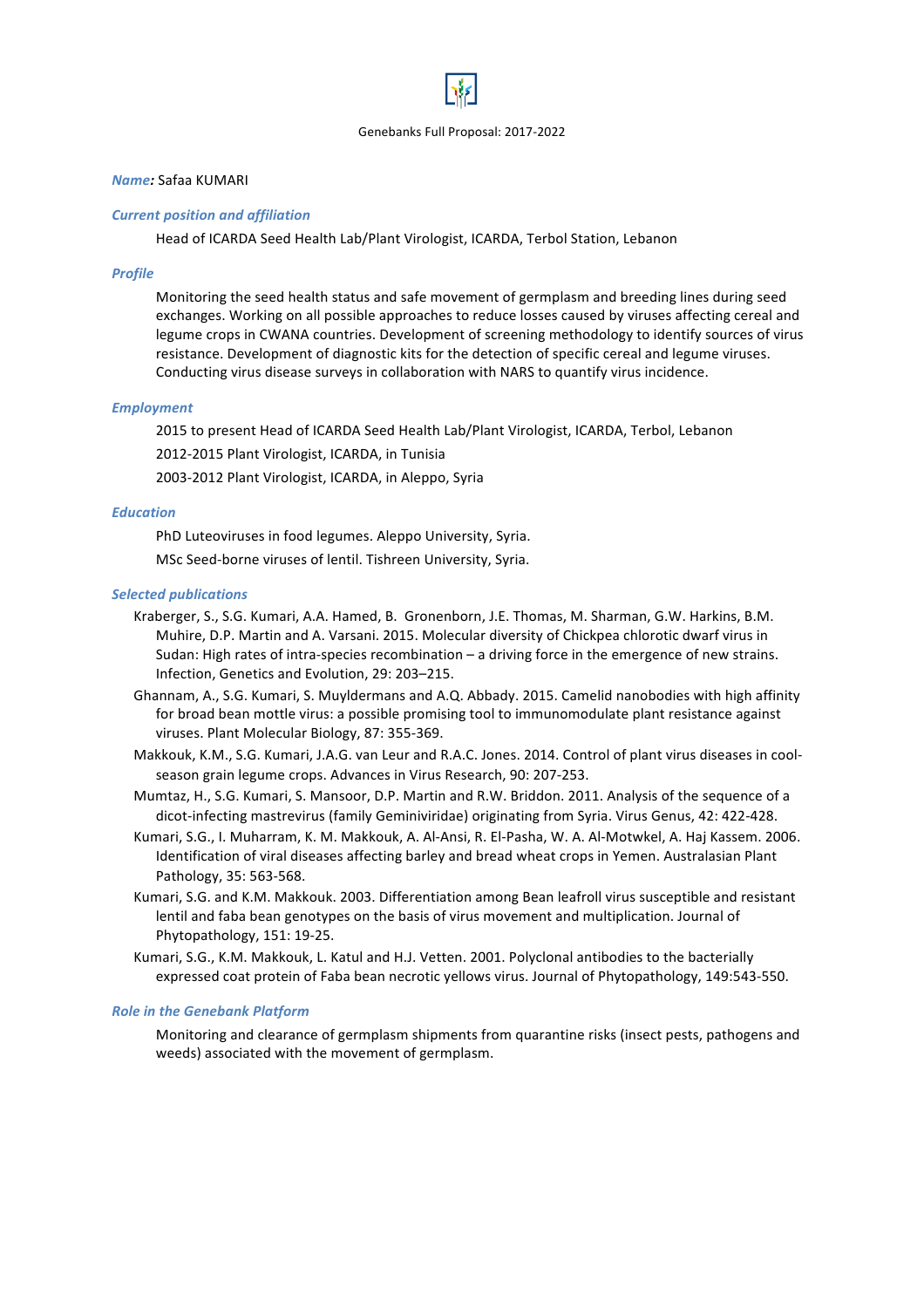

### *Name:* Isabel LÓPEZ NORIEGA

### *Current position and affiliation*

Policy specialist, Bioversity International

# *Profile*

Policy research, analysis and advocacy in the area of plant genetic resources for food and agriculture; design and coordination of multi-country projects on the conservation and use of crop diversity, involving research and development partners at local, national and international levels; capacity building for the implementation of international conventions on genetic resources; representation in the CGIAR Centres (up to 2012) and Bioversity International in the governing bodies and negotiating working groups of the Convention on Biological Diversity, the Treaty on Plant Genetic Resources for Food and Agriculture, and the WIPO Intergovernmental Committee on Intellectual Property and Genetic Resources, Traditional Knowledge and Folklore.

# *Employment*

2006 to Present: Scientist and Policy specialist, Bioversity International

2000–2006: Junior researcher at the Unesco Chair for the Environment, Universidad Rey Juan Carlos, Madrid

# *Education*

MA International Biodiversity Law, Universidad Rey Juan Carlos, Madrid, Spain

Law, five year degree, Universidad Complutense de Madrid, Spain

# *Selected publications*

- López Noriega, I. 2016. Defensive protection of farmers' varieties. *In:* M. Halewood (ed.). *Farmers' Crop* Varieties and Farmers' Rights: Challenges in Taxonomy and Law. Routledge, London & New York.
- Jarvis, D.I., Hodgkin, T., Brown, A., Tuxill, J., López Noriega, I., Smale, M. & Sthapit, B. 2016. Crop Genetic *Diversity* in the Field and on the Farm. Principles and Applications in Research Practices. Yale University Press, New Haven & London.
- Maggioni, L., López Noriega, I., Lapeña García, I. & Engels, J. 2015. Collecting plant genetic resources in Europe: a survey of legal requirements and practical experiences. *In:* B. Coolsaet, F., Batur, A. Broggiato, J. Pitseys and Dedeurwaerdere (eds.). *Implementing the Nagoya Protocol: Comparing Access and Benefit-sharing Regimes in Europe.* Brill/Nijhof, Enschede, Netherlands.
- Halewood, M., López Noriega, I. & Louafi, S. (eds.). 2013. *Crop Genetic Resources as a Global Commons. Challenges in international law and governance.* Routledge, London & New York.
- López Noriega, I., Halewood, M., Galluzzi, G., Vernooy, R., Bertacchini, E., Gauchan, D. & Welch, E. 2013. How Policies Affect the Use of Plant Genetic Resources: The Experience of the CGIAR. *Resources*, 2(3): 231–269.

### **Other evidence of leadership, large-program management and delivery**

2012–2016 Grant manager and coordinator of the project "Improving seed systems for smallholder farmers' food security", US\$ 2 million, funded by SDC and implemented in five countries.

2006–2016 Member of the Bioversity team in charge of the Genetic Resource Policy Initiative, ca. US\$ 10 million, funded by DGIS and implemented in 13 countries and two regions.

2006-2012 Policy-related assistance to CGIAR Centres under the System-wide Genetic Resource Programme.

### **Role in the Genebank Platform**

Policy specialist.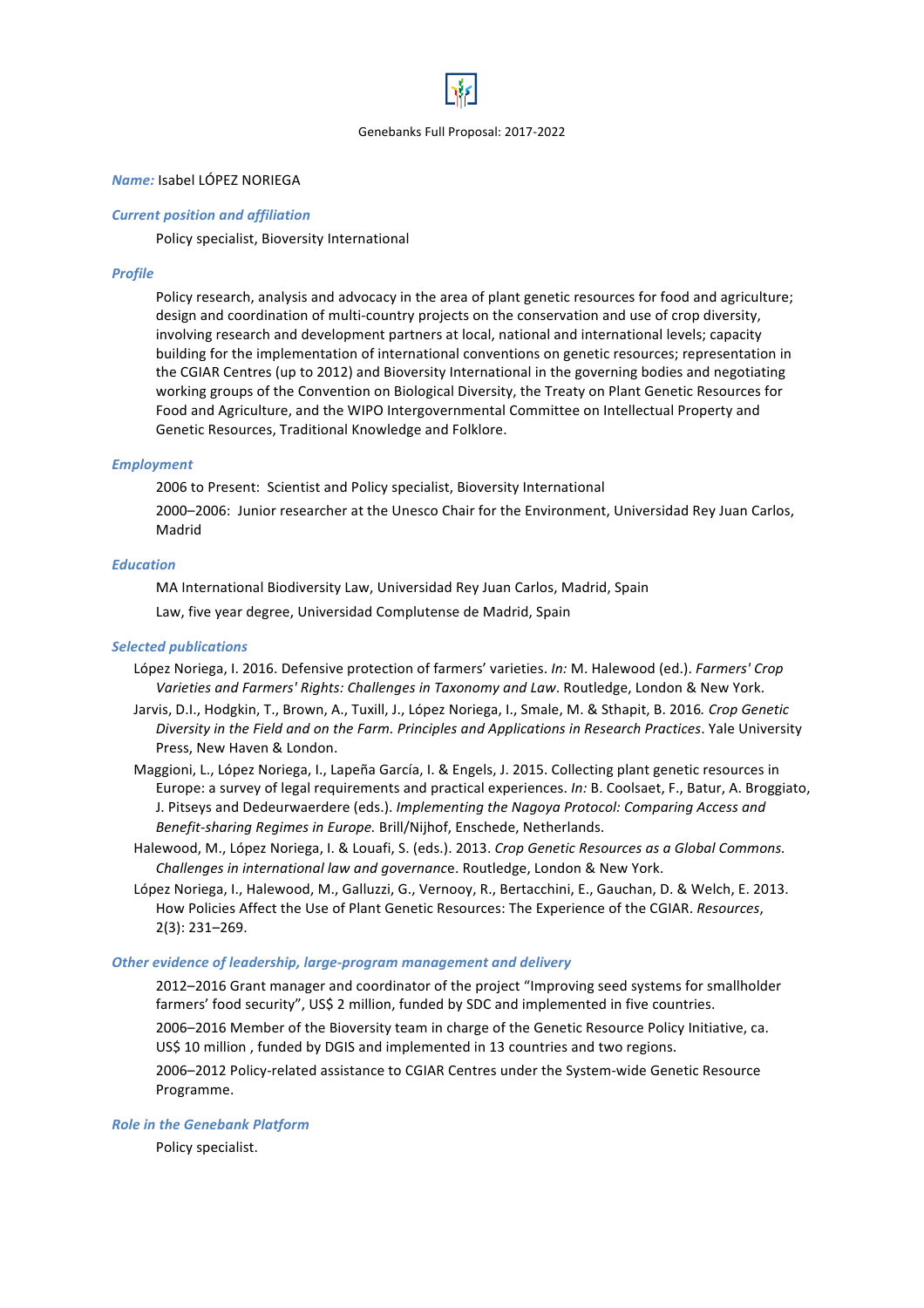# *Name:* Charlotte LUSTY

#### *Current position and affiliation*

Genebank Program Coordinator, Global Crop Diversity Trust

#### *Profile*

Project management, genetic resources conservation, animal-plant interactions, botany

### *Employment*

2008 to present Senior Scientist, Global Crop Diversity Trust, Italy & Germany

2000–2007 Scientist, Bioversity International, France

1994–2000 Research Officer, UNEP-World Conservation Monitoring Center, UK

1991-1993 Field Researcher, Jane Goodall Insitute, Tanzania

### *Education*

BSc (Hons) Degree in Zoology (2.1) University of Edinburgh

### *Selected publications:*

Lusty, C., Guarino, L, Toll, J. & Lainoff, B. 2014. Genebanks: past, present and optimistic future. *In:* N Van Alfen (ed.). Encyclopedia of Agriculture and Food Systems. Academic Press.

McCouch, S. *et al*. 2013. Agriculture feeding the future. *Nature,* 499: 23–24. doi:10.1038/499023a

- Ngoh Newilah, G., Lusty, C., Van den Bergh, I., Akyeampong, E., Davey, M.W., & Tomekpe, K. 2008. Evaluating bananas and plantains grown in Cameroon as a potential source of carotenoids. *Food-Global Science Books, 2 (2): , 135 -138.*
- Davey, M.W., E. Stals, E., G. Ngoh Newilah, G., K. Tomekpe, K., C. Lusty, C., R. Markham, R., R. Swennen, R., & J. Keulemans, J. 2007. Sampling strategies and variability in fruit pulp micronutrient contents in West and Central African bananas and plantains (*Musa* species). *Journal of Agricultural and Food Chemistry*, 55(7): *.* 2633–2644.
- Lusty, C. & J. Yuen, J. 2005. Documenting the '3M' Approach in Genetic Resources Policy Initiative. GRPI working paper.

Oldfield, S., Lusty, C. & MacKinven, A. 1998. The world list of threatened trees. World Conservation Press.

#### **Other evidence of leadership, large-program management and deliver**

Coordinates the current Genebank CRP. Coordinated and played a key role in the genebank costing study which lead to the publication of Shands, H., Hawtin, G. & MacNeil, G. 2010. The Cost to the CGIAR Centres of maintaining and distributing germplasm.

Also managed or managed components of the following large projects: "Securing the Biological Basis of Agriculture and Promoting New and Fuller Use of Crop Genetic Resources" funded by Bill and Melinda Gates Foundation; HarvestPlus Challenge Programme initiative to address micronutrient-deficiencies with high-provitamin A plantain cultivars; Global Conservation Strategy for Musa; "Conservation and Sustainable Management of Trees", funded by the Government of the Netherlands.

#### **Role in the Genebank Platform**

Platform Coordinator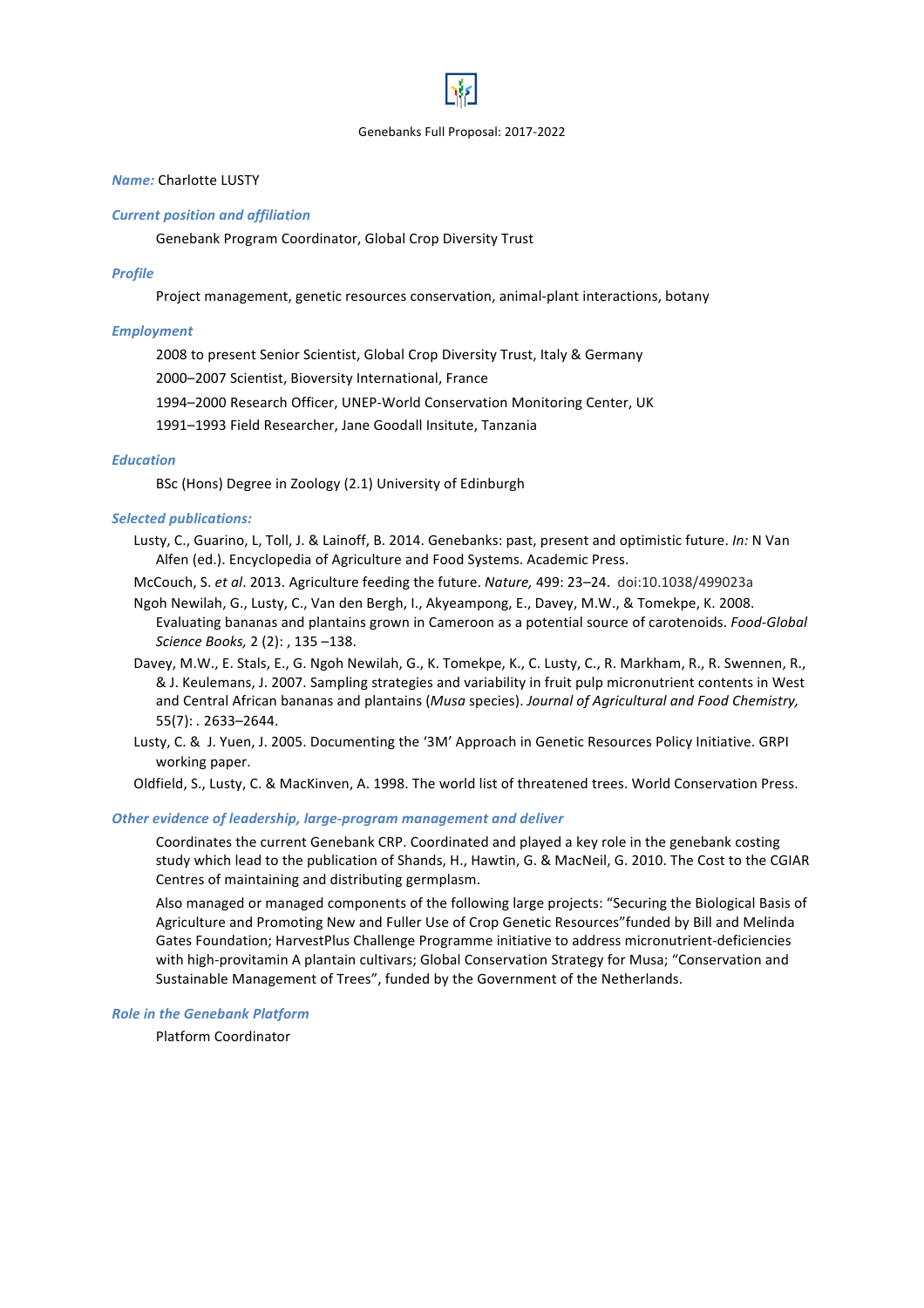# *Name:* Sebastien MASSART

### *Current position and affiliation*

Associated Professor, Laboratory of Plant Pathology, Gembloux Agro-Bio Tech, University of Liège. In collaboration with Bioversity International

### *Profile*

Expertise in plant pathology, diagnostic protocol development and routine application (in public and private organizations), and virus sanitation of *Musa* germplasm.

#### *Employment*

2015 to present Associate Professor, Laboratory of Plant Pathology, GxABT, University of Liège, Belgium 2014 Post-doc scientist, Department of microbiology, University of Girona, Spain

2013-2014 Post-doc scientist, Laboratory of Plant Pathology, GxABT, University of Liège, Belgium

2010-2013 Business Development Manager, DNAVision S.A. (company of diagnostic service), Belgium

#### *Education*

PhD in Agronomical sciences and biological engineering, GxABT, University of Liège, Belgium Agronomical engineer, GxABT, University of Liège, Belgium

#### *Selected publications:*

- Massart, S., Olmos, A., Jijakli, H., & Candresse, T. (2014). Current impact and future directions of high throughput sequencing in plant virus diagnostics. Virus Research, 188, 90-96.
- Massart, S., Olmos, A., Jijakli, H., & Candresse, T. (2014). Diagnosis of viral diseases and high throughput sequencing: Towards a paradigm shift? Virologie, 18(V), 247-250.
- Massart, S., Nagy, C., & Jijakli, H. (2014). Development of the simultaneous detection of Ralstonia solanacearum race 3 and clavibacter michiganensis subsp. Sepedonicus in potato tubers by a multiplex real-time PCR assay. European Journal of Plant Pathology, 138, 29-37.
- De Clerck, C., Fujiwara, A., Joncour, P., Léonard, S., Félix, M.-L., Francis, F., Jijakli, H., Tsuchida, T., & Massart, S. (2015). A metagenomic approach from aphid's hemolymph sheds light on the potential roles of co-existing endosymbionts. Microbiome, 3(63).
- Massart, S., Brostaux, Y., Barbarossa, L., Batlle, A., Cesar, V., Dutrecq, O., Fonseca, F., Guillem, R., Komorowska, B., Olmos, A., Steyer, S., Wetzel, T., Kummert, J., & Jijakli, H. (2009). Interlaboratory Evaluation Of Two Reverse-Transcriptase Polymeric Chain Reaction-Based Methods For Detection Of Four Fruit Tree Viruses. Annals of Applied Biology, 154(1), 133-141.

### **Role in the Genebank Platform**

Virus indexing and sanitation of *Musa* germplasm on behalf of Bioversity International.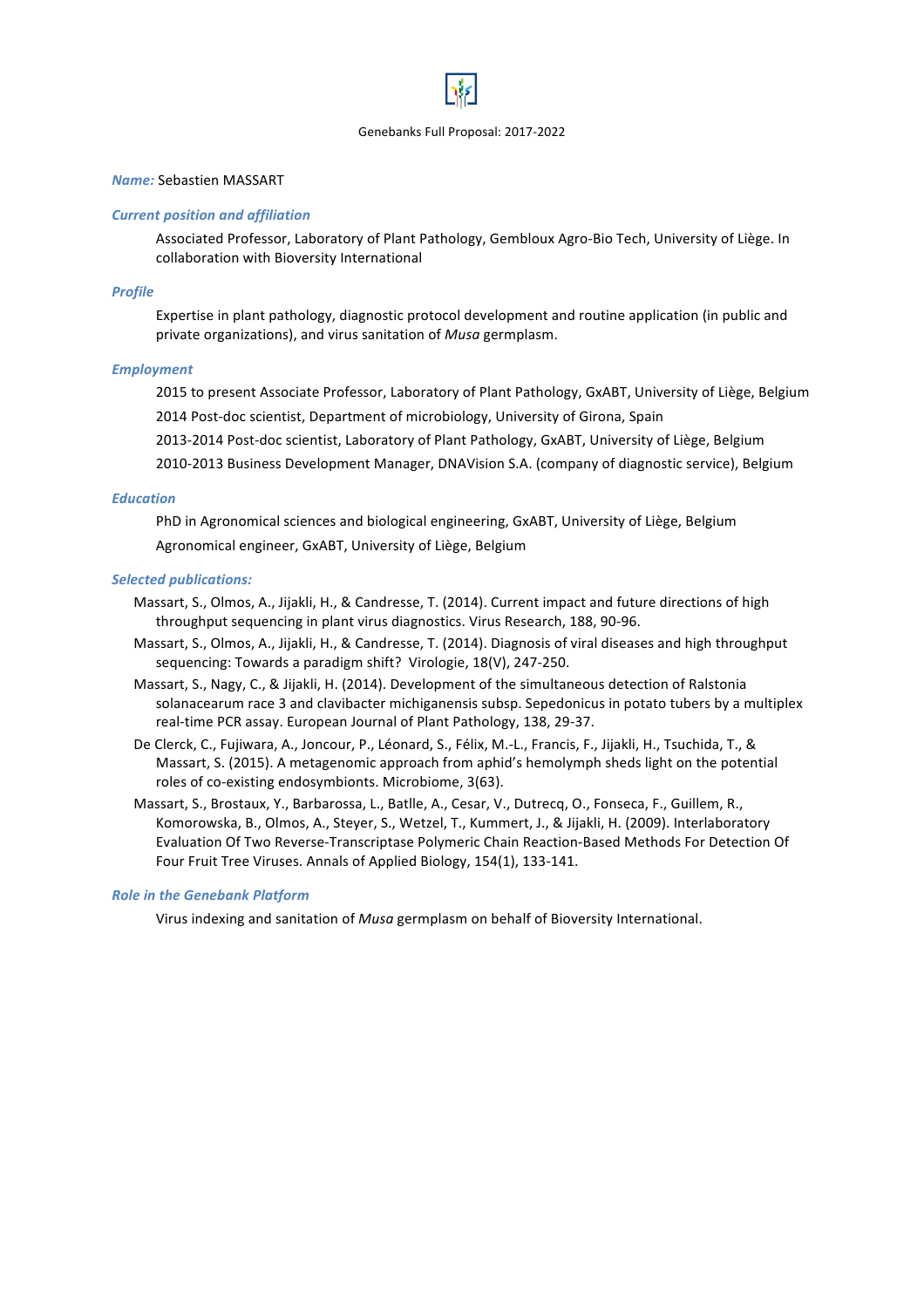

# *Name:* Monica MEZZALAMA

### *Current position and affiliation*

Head Seed Health Laboratory and Plant Pathologist, CIIMYT, Mexico

#### *Profile*

Plant pathology, with an emphasis on biological control, chemical control, epidemiology of foliar and root diseases on cereals, seed borne pathogens, phytosanitary management of germplasm movement, and standardization of plant pathogen detection protocols. Responsibilities have included supervision of a seed health laboratory, seed multiplication sites and international seed distribution activities; preparation and implementation of protocols to avoid and detect the unintentional presence of transgenes in maize germplasm; and quality management systems, genetic resources conservation, animal-plant interactions, botany.

#### *Employment*

2000 to present Senior Scientist, Plant Pathologist and Head, Seed Health Laboratory, CIMMYT

2004-2008 Head of Seed Inspection and Distribution Unit, CIMMYT

1997-2000 Consultant Plant Pathologist, CIMMYT

1994-1996 Assistant Professor at Dipartimento di Valorizzazione e Protezione delle Risorse Agroforestali- Sezione di Patologia Vegetale, University of Turin, Italy

### *Education*

PhD in Plant Pathology (Mycology) University of Bologna, Italy

Diploma di Laurea in Scienze Agrarie (108/110) (agronomy), University of Turin, Italy

### *Selected publications:*

- Duveiller E. Mezzalama M., Legreve A. 2014. Wheat Grain Chain: Good Practices for Minimizing the Risk of Fusarium Head Blight and Mycotoxin Contamination in Nontraditional Warmer Wheat-Growing Areas. In: Mycotoxin Reduction in Grain Chains. J. F. Leslie and A F. Logrieco Ed. pp. 220-229. John Wiley &Sons, USA, UK.
- Martinez-Cisneros B A, Juarez-Lopez G, Valencia-Torres N, Duran-Peralta E., Mezzalama M, 2014. First report of bacterial stalk rot of maize caused by Dickeya zeae in Mexico. Plant Disease, 98, 9, 1267.
- M. Mezzalama, Crouch J. Ortiz r. 2009. Monitoring the threat of unintentional transgene flow into maize gene banks and breeding materials. Electronic Journal of Biotechnology, October 15, 2009 No. 4. http://www.ejbiotechnology.info/content/archive.html.
- Ortiz, R., et al. 2008. Wheat genetic resources enhancement by the International Maize and Wheat Improvement Center (CIMMYT). Genetic Resources and Crop Evolution 55(7):1095-1140.
- Ortiz R., Taba S., Chavez Tovar V., Mezzalama M., Xu Y., Yan J., Crouch J. 2010. Conserving and enhancing maize genetic resources as global public goods: a perspective from CIMMYT. Crop Science, 50:13-28.

#### **Role in the Genebank Platform**

GHU leader. Testing maize and wheat seed for the presence of pathogens of quarantine or economic importance is the first step for fostering a safe exchange of germplasm around the world. In addition maize germplasm that is stored in CIMMYT Wellhausen and Anderson Germplasm Collection must be conserved free from transgenes that may occur unintentionally. My active role is the coordination, supervision and implementation of the related laboratory activities.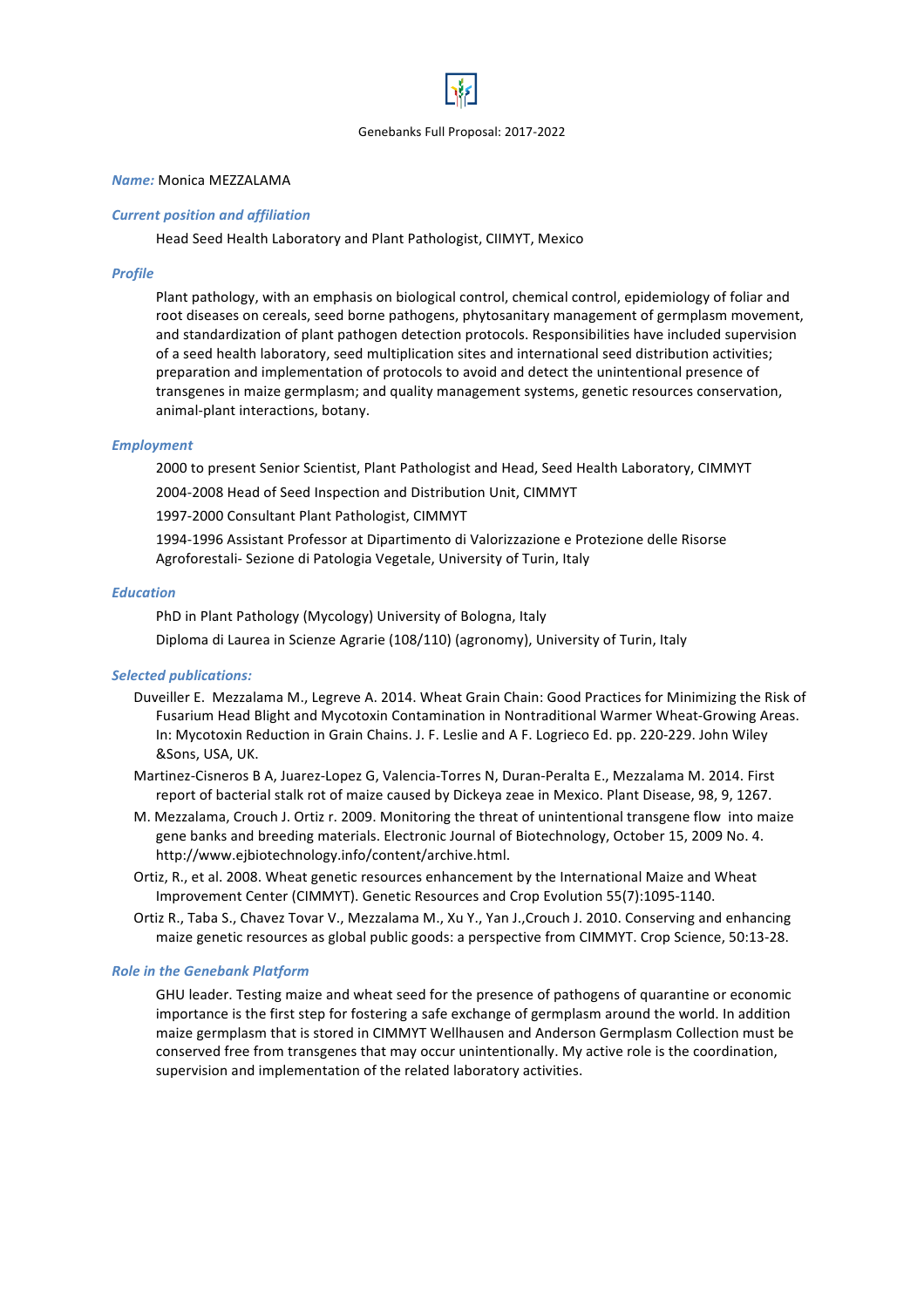# *Name:* Alice MUCHUGI

#### *Current position and affiliations*

January 2014 to date Genetic Resource Unit Manager, World Agroforestry Centre (ICRAF) Nairobi.

#### *Profile*

More than 15 years' experience in research on sustainable utilization and conservation of indigenous plant genetic resources. Research mainly on morphological, biochemical and genetic characterization of plant germplasm 

#### *Employment History*

2007–2013: Consultant, Genetic Resource Unit Manager, World Agroforestry Centre (ICRAF) Nairobi.

2002 -2013: Senior Lecturer: Dept of Biochemistry and Biotechnology, Kenyatta University, Kenya.

2001 -2002: Lecturer: Nairobi Technical Training Institute, Kenya

### *Education*

PhD in Population Genetics, Kenyatta University, Kenya MSc in Biotechnology, Kenyatta University, Kenya BSc in Agriculture, Egerton University, Kenya

#### *Selected publications:*

- Makueti, J.T., Otieno, G., Tchoundjeu, Z., Muchugi, A., Tsobeng, A., Asaah, E. & Kariba, R. 2015. Genetic diversity of *Dacryodes edulis* provenances used in controlled breeding trials, *Journal of Plant Breeding* and Crop Science, 7(12): 327-339. DOI: 10.5897/JPBCS2015.0511
- Gwali, S., Vaillant, A., Nakabonge, G., Lamoris Okullo, J.B., Eilu, G., Muchugi, A. & Bouvet, J.M. 2014. Genetic diversity in shea tree (Vitellaria paradoxa subspecies *nilotica*) ethno-varieties in Uganda assessed with microsatellite markers. Forests, Trees and Livelihoods, 24(3): 163-175.
- Macharia, M.W., Run, S., Muchugi, A. & Palapala, V. 2014. Genetic structure and diversity of East African taro (*Colocasia esculenta* L Schott) *African Journal of Biotechnology*, 13(29): 2950–2955.
- Russell, J.R., Hedley, P.E., Cardle, L., Dancey, S., Morris, J., Booth, A., Odee, D., Mwaura, L., Omondi, W., Angaine, P., Machua, J., Muchugi, A., Milne, I., Kindt, R., Jamnadass, R. & Dawson, I.K. 2014. tropiTree: An NGS-Based EST-SSR Resource for 24 Tropical Tree Species. *PLoS ONE*, 9(7): e102502.
- Wanjala, B.W., Obonyo, M., Wachira, F.N., Muchugi, A., Mulaa, M., Harvey, J., Skilton, R.A., Proud, J. & Hanson, J. 2013. Genetic diversity in Napier grass (*Pennisetum purpureum*) cultivars: implications for breeding and conservation. AoB PLANTS, 5: plt022; doi:10.1093/aobpla/plt022
- Muchugi, A., Muluvi, G.M., Kindt, R., Kadu, C.A.C., Simons, A.J. & Jamnadass, R.H. 2008. Genetic structuring of important medicinal species of genus *Warburgia* as revealed by AFLP analysis. *Trees Genetics and Genome,* 4: 787–795.
- Muchugi, A.M., Lengkeek, A.G., Agufa, C.A.C, Muluvi, G.M., Njagi, E.N.M. & Dawson, I.K. 2006. Genetic variation in the threatened medicinal tree *Prunus africana* in Kenya and Cameroon: implications for current management and evolutionary history. South African Journal of Botany, 72: 498–506.

### **Other evidence of leadership, large-program management and deliver**

ICRAF Focal person CRP Genebanks (2012–2016), managing Genebank in Nairobi and field genebanks in six regions.

Project PI Lake Victoria Research (VicRes) Grant (2008–2011) implemented in Kenya, Uganda and Tanzania.

#### **Role in the Genebank Platform**

ICRAF Genebank Manager-Focal point person in the platform. Oversee activities in the Conservation and Use Modules.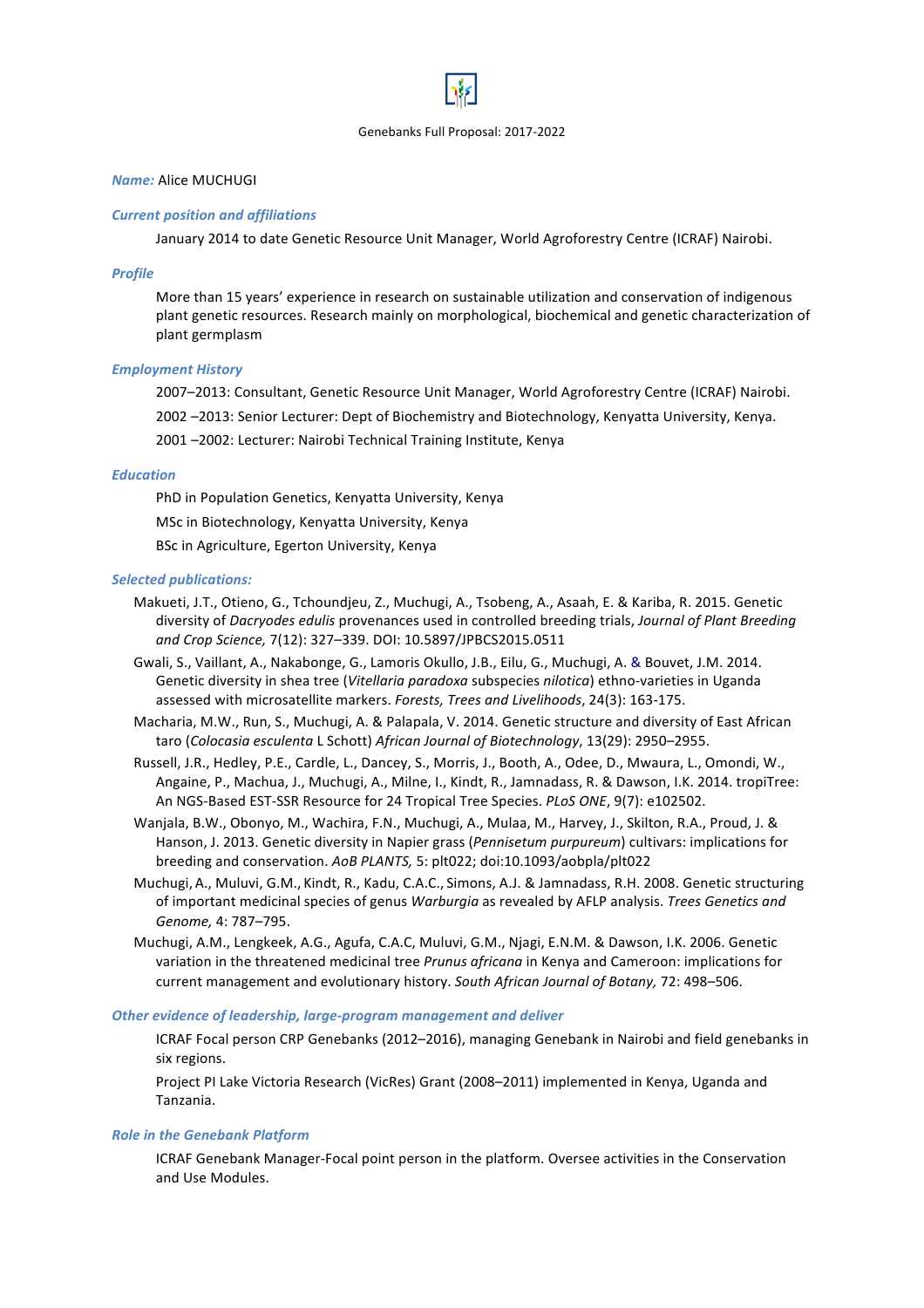

### *Name:* Marie-Noëlle NDJIONDJOP

### *Current position and affiliation*

Head of Genetic Resources, Africa Rice Center (AfricaRice), Cotonou, Benin

### *Profile*

Scientist and manager in agricultural research for development, with progressive career as Post-Doctoral fellow, Associate Principal Scientist and Principal Scientist at international levels. Attained Doctorate Degree in Plant Biology with emphasis on biochemistry and molecular biology, and with strong background in research for development in rice genetic resources and biotechnology for rice improvement; research management and coordination; and leadership and team management. Received the 2005 Director General's Service award for an impressive contribution to resource mobilization and strengthening scientific capacity at The Africa Rice Center (AfricaRice). Received Dr. Robert J. Carsky Memorial Award in recognition of outstanding service and contribution to the Africa Rice Center (AfricaRice) for the period 2011–2012.

### *Employment*

2013 to date: Head of Genetic Resources (AfricaRice)

2012 to 2013: Senior Molecular Biologist and GRISP Theme 1 Leader for Africa (AfricaRice)

# *Education*

PhD in Plant Biology, University of Montpellier

MSc in Nutrition in Developing Countries, University of Montpellier

MSc in Molecular and Cellular Biology, University of Montpellier

BSc in Biochemistry and Molecular Biology, University of Montpellier

### *Selected publications:*

- Wang, M., Yu, Y., Haberer, G., Marri, P.R., Fan, C., Goicoechea, J.L., Ndjiondjop, M.N. & Wing, R.A. 2014. The genome sequence of African rice (*Oryza glaberrima*) and evidence for independent domestication. *Nature Genetics*, 46: 982–988.
- Ndiiondiop, M.N., Futakuchi, K., Cisse, F., Baimey, H., & Bocco, R. 2012. Field evaluation of rice genotypes from the two cultivated species (*Oryza sativa* L. and *Oryza glaberrima* Steud.) and their interspecifics for tolerance to drought. *Crop Science*, 52(2): 524–538. [DOI: 10.2135/cropsci2011.05.0]
- Bocco, R., et al. 2012. Agro-morphological characterization of a population of introgression lines derived from crosses between IR 64 (*Oryza sativa indica*) and TOG 5681 (*Oryza glaberrima*) for drought tolerance. *Plant Science* 183: 65–76.
- Ndjiondjop, M.N., Manneh, B., Cissoko, M., Drame, N.K., Glele Kakai, R., Bocco, R., Baimey, H. & Wopereis, M. 2010. Drought resistance in an interspecific backcross population of rice (*Oryza* spp.) derived from the cross WAB56-104 (*O. sativa*) × CG14 (*O. glaberrima*). *Plant Science*, 179: 364–373.
- Albar, L., Bangratz, M., Hébrard, E., Ndjiondjop, M.N., Jones, M.P. & Ghesquière, A. 2006. Mutations in the eIF(iso)4G translation initiation factor confer high resistance of rice to Rice yellow mottle virus. Plant *Journal,* 47: 417–426*.*

### **Other evidence of leadership, large-program management and delivery**

I worked with several projects for more than US\$ 1.7 million funded by The Generation Challenge Programme. 3-year USAID-funded project to support the training of scientists and young students from NARS countries, and to invest in facilities with the view to establish molecular biology laboratories in the NARS countries.

### **Role in the Genebank Platform**

Genebank manager. Implement activities of Conservation and Use Modules.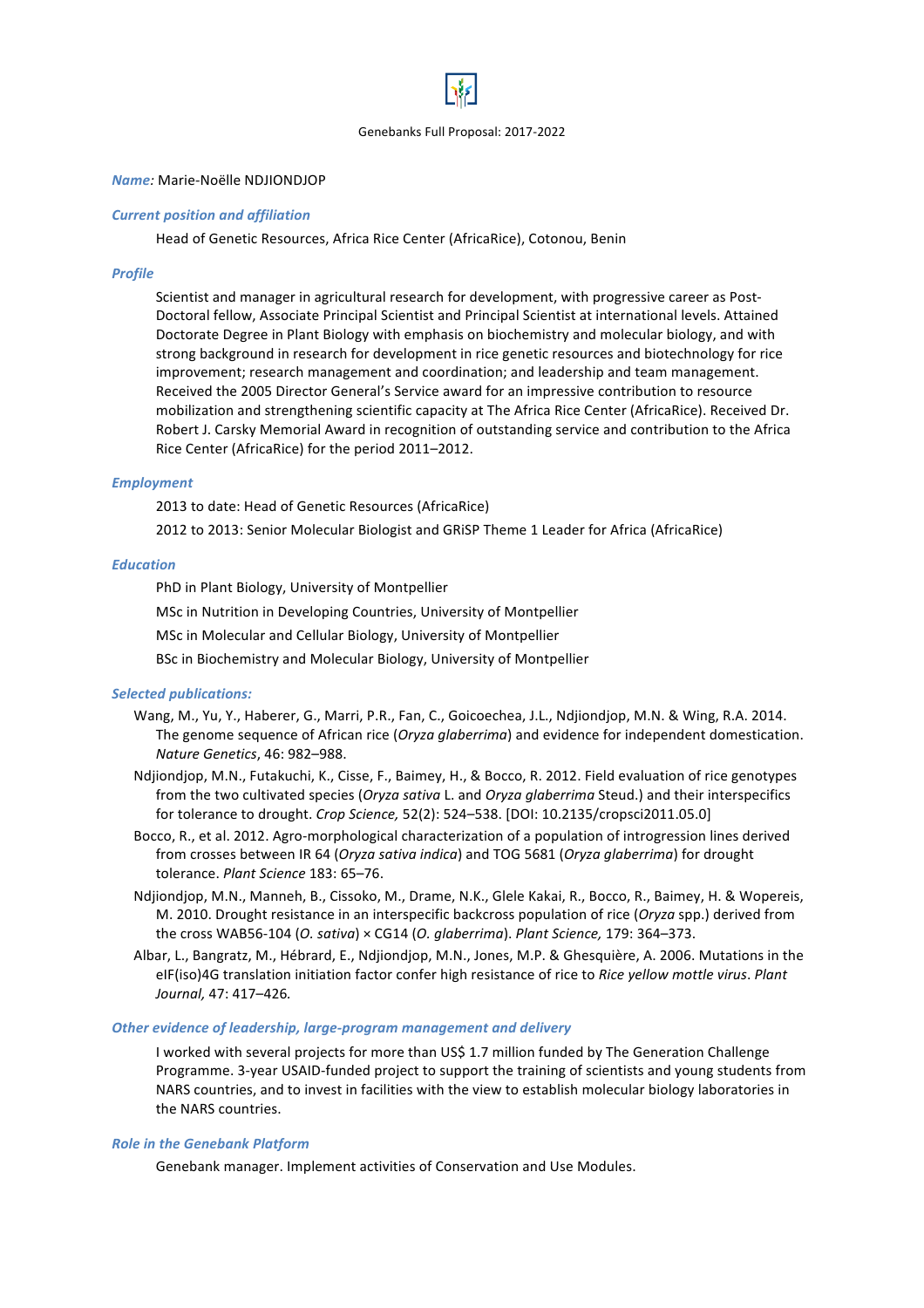# *Name:* Matija OBREZA

# *Current position and affiliation*

Information Systems Manager, Global Crop Diversity Trust

### *Profile*

20 years of experience in design and development of software applications. He moved from the private sector to IITA in 2007, where he implemented a series of IT solutions, including barcoding the genebank collections. Matija joined the Crop Trust in 2013 to manage development of Genesys, the global database on PGRFA maintained in genebanks around the world. Since then Matija's role extended to include responsibility for internal IT systems of the Crop Trust as well as overseeing information needs of all projects implemented by the organization.

### *Employment*

2014–2016: Information Systems Manager, Global Crop Diversity Trust 2013-2014: Genesys II Project Manager, Global Crop Diversity Trust 2011-2013: Software Developer, CELSTEC, Open Universiteit Nederland 2007-2011: Software Development Service Manager, International Institute of Tropical Agriculture.

# *Education*

BSc in Computer and Information Science (level ISCED 5A) at University of Maribor, Slovenia.

#### *Selected publications*

N/A

### **Other evidence of leadership, large-program management and delivery**

N/A

### **Role in the Genebank Platform**

Software developer and manager of Genesys, Backstopping of information management activities in the genebanks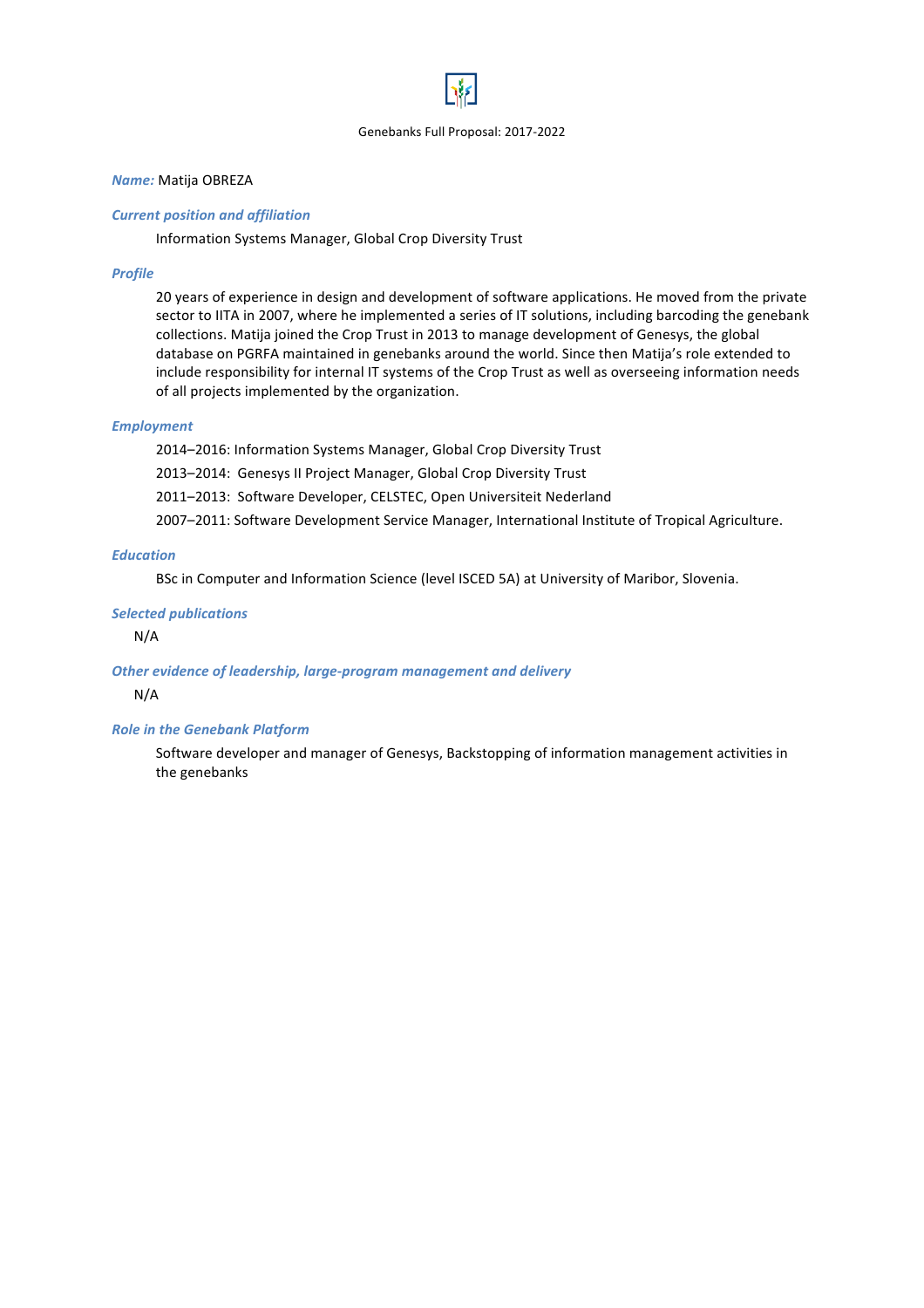### *Name:* Thomas PAYNE

#### *Current position and affiliation*

Head, Wellhausen-Anderson Wheat Genetic Resources Collection; Head, International Wheat Improvement Network. CIMMYT-Mexico;

### *Profile*

Wheat breeder, pathologist

Employment

2005 to present: Head, Wellhausen-Anderson Wheat Genetic Resources Collection. CIMMYT-Mexico.

2000 to present: Head, International Wheat Improvement Network. CIMMYT-Mexico.

2003 -2005; 2009 - present: Secretary, CIMMYT Board of Trustees.

2001 -2003: Assistant/Interim Director, Wheat Program. CIMMYT-Mexico..

1997 -2000: Regional Wheat Breeder/Pathologist. CIMMYT-Ethiopia.

1994 -1997: Team Leader and Wheat Breeder. CIMMYT-Zimbabwe.

1991 -1994: Facultative and Winter Wheat Breeder. CIMMYT-Turkey and CIMMYT/ICARDA-Syria.

### *Education*

PhD. Winter Wheat Breeding. University of Nebraska. Major: Agronomy – Plant Breeding.

MSc. Oats Breeding. University of Minnesota. Major: Plant Breeding.

#### *Selected publications*

Prashant Vikram, Jorge Franco, Juan Burgueno-Ferrera, Huihui Li, and 18 others. 2016. Unlocking the genetic diversity of Creole wheats. 2016. *Nature Scientific Reports,* 6: Article number: 23092 [doi:10.1038/srep23092].

Huihui Li, et al., 2015. A high density GBS map of bread wheat and its application for dissecting complex disease resistance traits. *BMC Genomics*, 16: 216 [DOI 10.1186/s12864-015-1424-5]

- Sehgal, D., Vikram, P., Sansaloni, C.P., Ortiz, C., Pierre, C.S., Payne, T., Ellis, M., Amri, A., Petroli, C.D., Wenzl, P. & Sukhwinder-Singh. 2015. Exploring and mobilizing the gene bank biodiversity for wheat improvement. *PLoS ONE*, 10(7): e0132112. [doi:10.1371/journal.pone.0132112]
- Vivi, N., Arief, I.H., DeLacy, J.C.,, Payne, T. Singh, R., Braun, H.-J., Tian, T., Basford, K.E. & Dieters, M.J. 2015. Evaluating testing strategies for plant breeding field trials: redesigning a CIMMYT International Wheat Nursery. *Crop Science*, 55: 164-177 [doi: 10.2135/cropsci2014.06.0415]
- Hazekamp, Th. Payne, T. S. & Sackville Hamilton, N.R. 2014. Assessing rice and wheat germplasm collections using similarity groups. Genetic Resources and Crop Evolution, 61: 841–851 [DOI 10.1007/s10722-014-0079-4]
- Mathews, K.L., Chapman, S.C., Trethowan, R., Pfeiffer, W., van Ginkel, M., Crossa, J., Payne, T., DeLacy, I., Fox, P.N. & Cooper, M. 2007. Global adaptation patterns of Australian and CIMMYT spring bread wheat. Theoretical and Applied Genetics, 115(6): 819-835 [DOI 10.1007/s00122-007-0611-4]
- Trethowan, R.M., van Ginkel, M., Ammar, K., Crossa, J., Payne, T.S., Cukadar, B., Rajaram, S. & Hernandez, E. 2003. Associations among twenty years of international bread wheat yield evaluation environments. *Crop Science,* 43: 1698–1711.
- Pretorius, Z.A., Singh, R.P., Wagoire, W.W. & Payne. T.S. 2000. Detection of virulence to wheat stem rust resistance gene Sr31 in *Puccinia graminis* f. sp. *tritici* in Uganda. *Plant Disease*, 84: 203.

### **Role in the Genebank Platform**

Genebank manager, Member of Executive Committee of A15 Group and Management Team, Oversee "Frontrunner" position for GRIN-Global development and adoption. Activities in Conservation and Use Modules.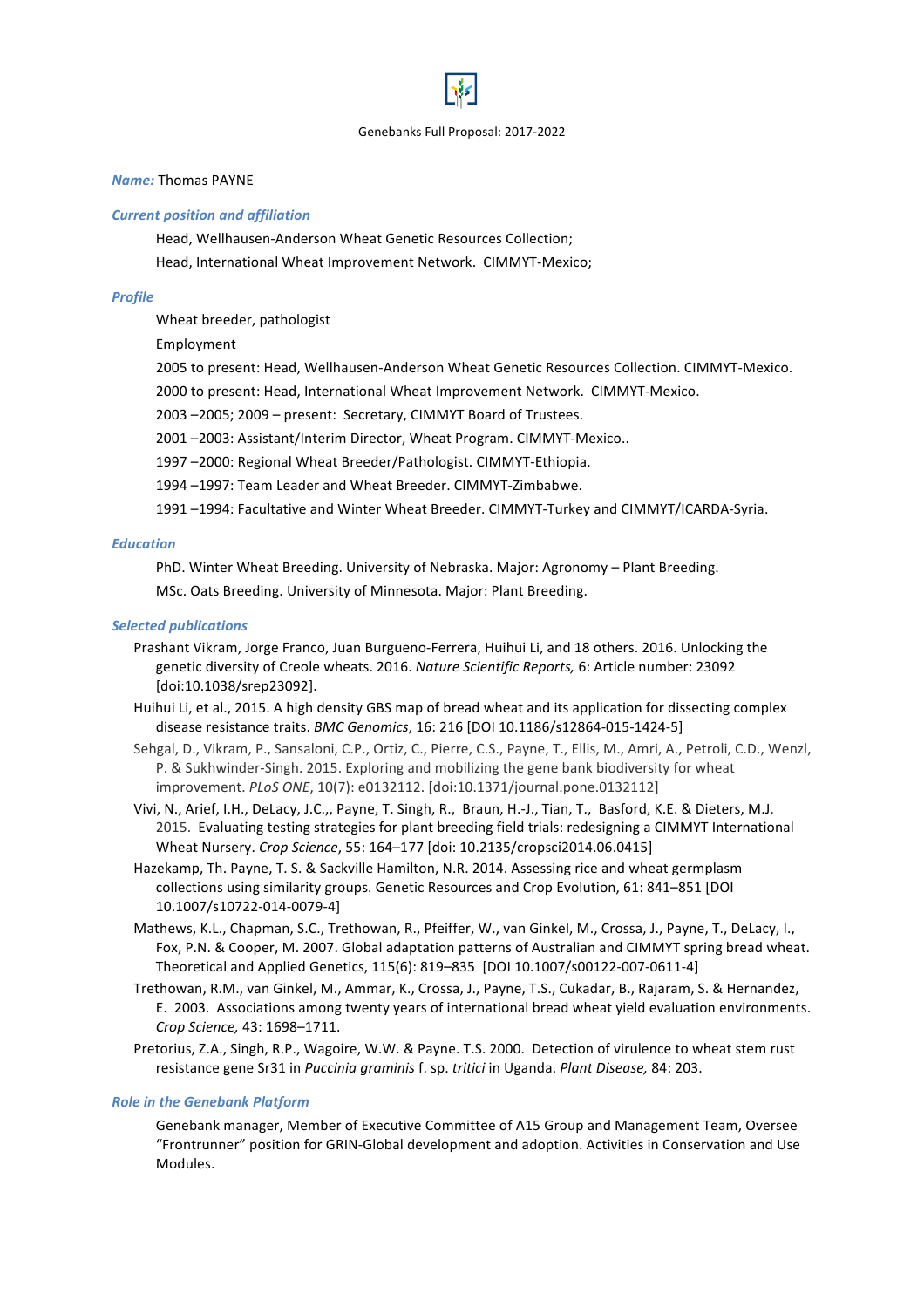### *Name:* Nicolas ROUX

### *Current position and affiliation*

Senior scientist, Genetic Resources Group Leader, Bioversity International, Montpellier, France.

#### *Profile*

Main interest in genetic resources and more specifically in the conservation and use of vegetatively propagated crops. 28 years experience in research on bananas and plantains (Musa spp.) from plant to tissue culture, cell culture, cytogenetics and DNA sequences.

#### *Employment*

2003 to present: Senior scientist, Genetic Resources Group Leader, Bioversity International, Montpellier, France.

2002–2003: Consultant, Musa Genome Resource Centre at the Institute of Experimental Botany (IEB), Olomouc, Czech Republic. 

1993-2002: Research Scientist, FAO/IAEA Laboratories in Seibersdorf, Austria.

1990-1993: Laboratory director for Agricar c.a., Hacienda Carabobo, Caracas, Venezuela.

# *Education*

PhD Plant Botany, Palacky University, Olomouc, Czech Republic.

MSc Biotechnology, Horticulture, Superior Industrial Institute of State, Gembloux, Belgium *Selected publications*

- Kagy, V., Wong, M., Van den Broucke, H., Jenny, C., Dubois, C., Ollivier, B., Cardi, C., Mournet, P., Tuia, V., Roux, N., Dolezel, J. & Perrier, X. 2016. Traditional banana diversity in Oceania: an endangered heritage. PLoS ONE, 11(3): e0151208 [doi:10.1371/journal.pone.0151208]
- Čížková, J., Hřibová, E., Christelová, P., Van den Houwe, I., Häkkinen, M., Roux, N., Swennen, R. & Doezel, J. 2015. Molecular and cytogenetic characterization of wild *Musa* species. *PLoS ONE*, 10(8): e0134096. doi:10.1371/journal.pone.0134096
- Cenci, A., Guignon, V., Roux, N. & Rouard, M. 2014. Genomic analysis of NAC transcription factors in banana (*Musa acuminata*) and definition of NAC orthologous groups for monocots and dicots. *Plant Molecular Biology,* 85(1-2): 63–80.
- Hribova, E., Christelova, P., Roux, N. & Dolezel, J. 2013. A simple and robust approach for genotyping in Musaceae. *Acta Horticulturae,* no. 986: 241–246*.*
- D'Hont, A., Denoeud, F., Aury, J.M., Baurens, F.C., Carreel, F., Garsmeur, O., Noel, B., Bocs, S., Droc, G., Rouard, M. & Roux, N. 2012. The banana (*Musa acuminata*) genome and the evolution of monocotyledonous plants. *Nature,* 488(7410): 213–217. http://dx.doi.org/10.1038/nature11241

### **Other evidence of leadership, large-program management and delivery**

Leading the Musa Genetic Resources Group at Bioversity International, MusaNet Coordinator, GMGC Coordinator, Genetic Resources Theme Leader (Theme 1) of Roots, Tubers and Bananas (RTB) CRP during Phase 1.

### **Role in the Genebank Platform**

Focal point for Bioversity International. Role in Conservation and Use Modules. Cryopreservation, genomics to genebanks, new methods for virus indexing and sanitation.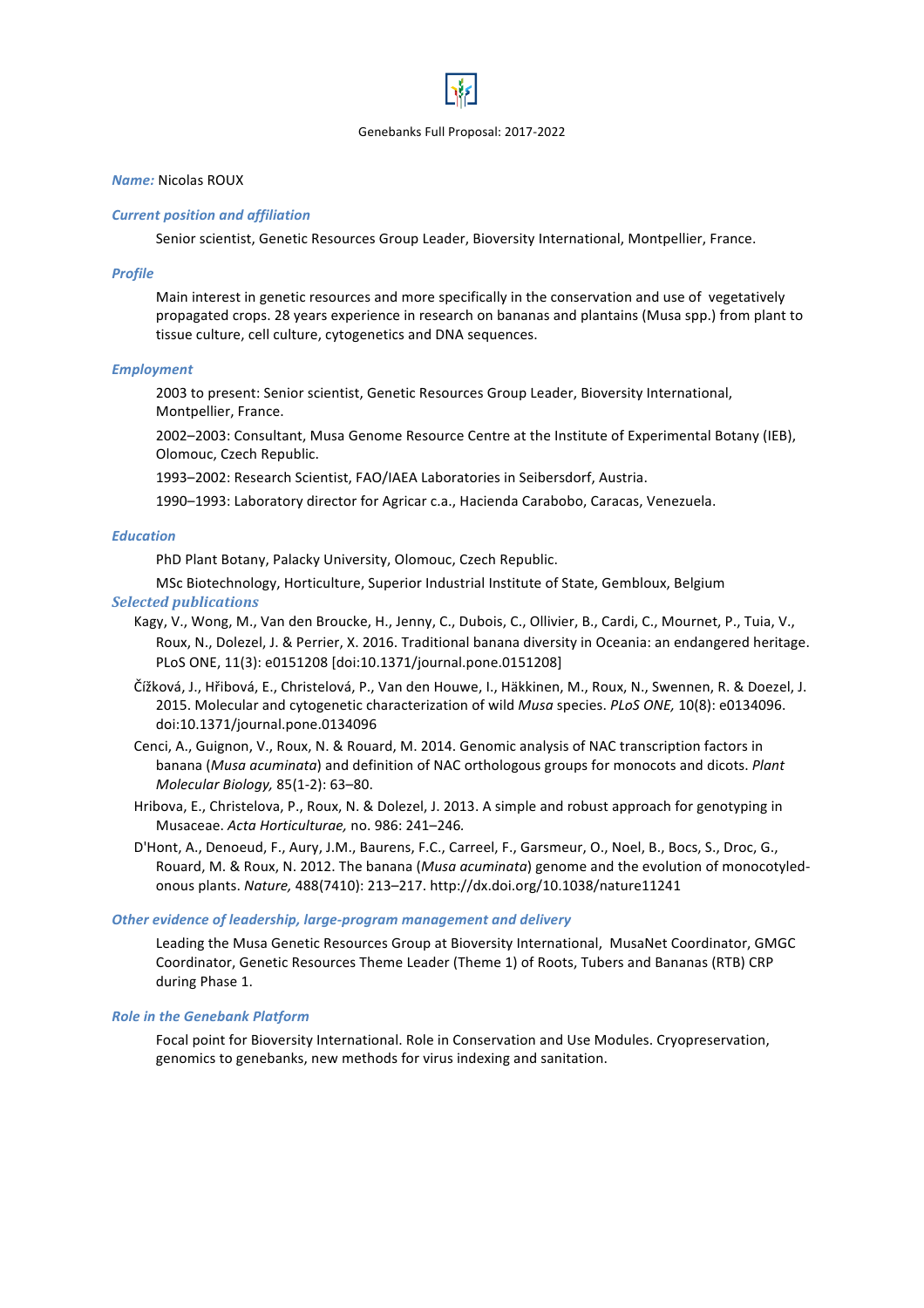### *Name:* Rajan SHARMA

### *Current position and affiliation*

Senior Scientist Cereals Pathology & Head Plant Quarantine Unit, ICRISAT, Hyderabad, India.

# *Profile*

Research on diagnostic tools for identification of plant pathogens; seed health tests of accessions for conservation as well as for export; monitoring virulence spectrum of pathogens and identification of resistance sources; development of PCR-compatible markers and their use in genetic diversity assessment and molecular mapping of disease resistance genes; elucidating molecular basis of hostpathogen interaction; identification and characterization of toxigenic Fusaria; chief editor, Indian Journal of Plant Protection.

# *Employment*

2011- present Senior Scientist, Cereals Pathology & Head PQU, ICRISAT, Patancheru, India. 2010-2011 Senior Scientist, Cereals Pathology, ICRISAT, Patancheru, India. 2006-2010 Scientist, Cereals Pathology, ICRISAT, Patancheru, India. 2005-2006 Project Scientist, HP Agriculture University, Palampur, India.

# *Education*

PhD Plant Pathology, H.P. Agricultural University, Palampur, India. MSc Plant Pathology, H.P. Agricultural University, Palampur, India.

# *Selected publications*

Anitha K, Humayun P, Kumar GS, Chakrabarty SK, Rameash K, Sharma R and Babu BS. 2016. Incidence of blast in exotic finger millet germplasm grown in post-entry quarantine isolation area. Conference on National Priorities in Plant Health Management February 4-5, 2016, Tirupati, pp 134-135.

Kishore Babu B and Sharma R. 2015. TaqMan real-time PCR assay for the detection and quantification of Sclerospora graminicola, the causal agent of pearl millet downy mildew. Eur J Plant Pathol 142:149-158.

- Sharma R et al. 2015. New Sources of Resistance to Multiple Pathotypes of Sclerospora graminicola in the Pearl Millet Mini Core Germplasm Collection. Crop Science 55:1-10.
- Sharma R et al. 2014. Identification of blast resistance in a core collection of foxtail millet germplasm. Plant Disease 98:519-524.
- Sharma R et al. 2013. Pathogenic variation in the pearl millet blast pathogen, Magnaporthe grisea and identification of resistance to diverse pathotypes. Plant Disease 97:189-195.
- Sharma R et al. 2011. Identification and characterization of toxigenic Fusaria associated with sorghum grain mold complex in India. Mycopathologia 171:223-230.
- Sharma R et al. 2010. Resistance to grain mold and downy mildew in a mini-core collection of sorghum germplasm. Plant Disease 94:439-444.

### **Role in the Genebank Platform**

GHU leader. The Plant Quarantine Unit (PQU) caters to the plant quarantine requirements of the ICRISAT scientific community with respect to the germplasm exchange of ICRISAT's mandate crops and the small millets through National Bureau of Plant Genetic Resources (NBPGR) of the Indian Council of Agricultural research (ICAR), New Delhi, India.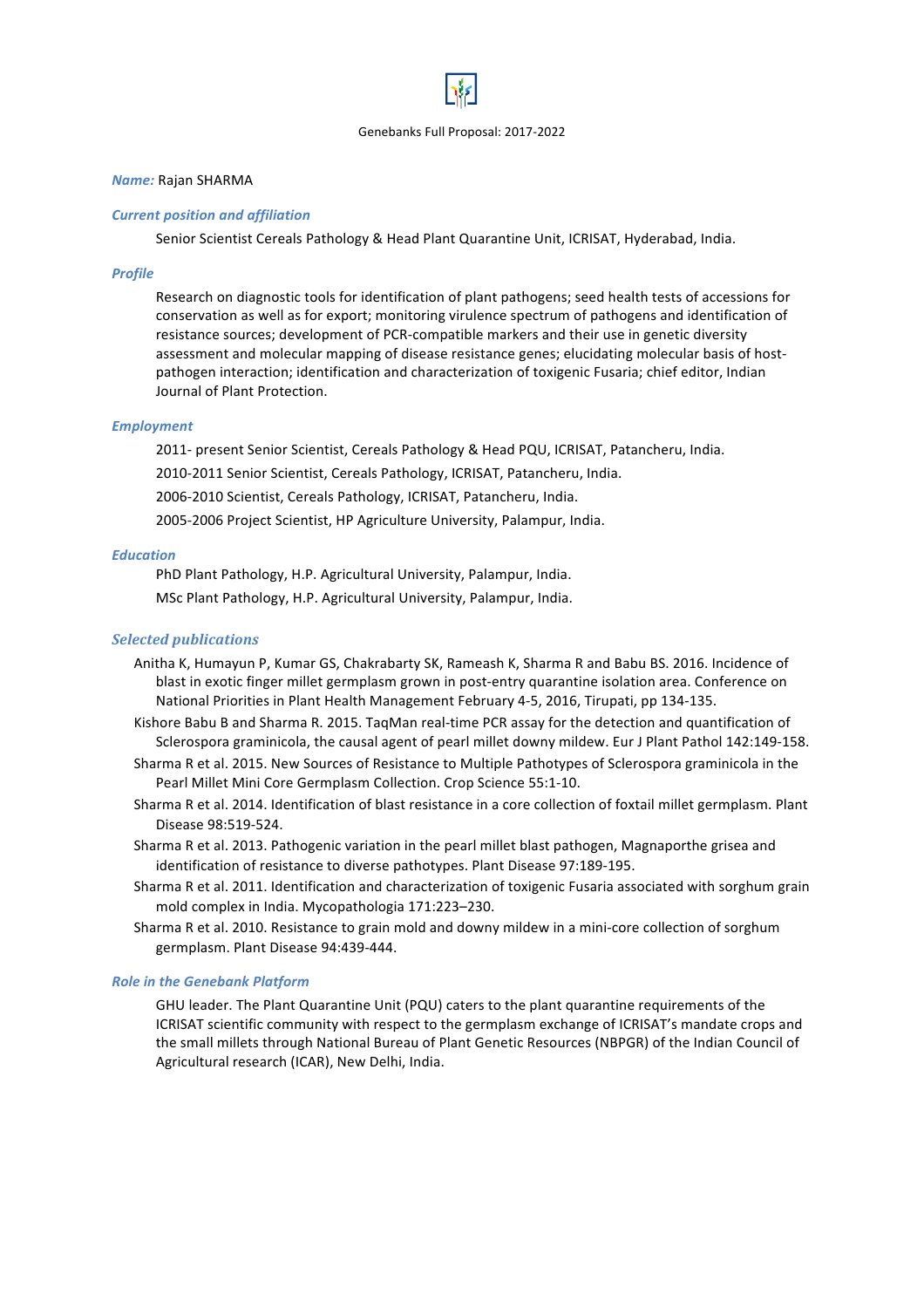# *Name:* Hari Deo UPADHYAYA

#### *Current position and affiliation*

Head, Genebank, and Principal Scientist, ICRISAT, Patancheru, India

#### *Profile*

Experience: 18 years (1997 to present) as genetic resources specialist and 24 years as groundnut breeder at ICRISAT Patancheru, India.

### *Employment:*

2009 to present: Principal Scientist and Head/Director (Genebank), ICRISAT, Patancheru, India

2010–2013: Assistant Director, Grain Legumes Research Program, ICRISAT, Patancheru, India

1991 to present: Senior Groundnut Breeder, ICRISAT, Patancheru, India

1987-1991: Oilseed Breeder, and Head of Oilseed Project, Univ. Agric. Sci., Dharwad, India

### *Education*

PhD, Plant Breeding, GB Pant Univ. Agric. Technology, Pantnagar, India MSc, Plant Breeding, GB Pant Univ. Agric. Technology, Pantnagar, India

#### *Selected publications*

- Upadhyaya, H.D., Bajaj, D. Naroliya, L. Das, S. Vinod Kumar, C.L.L. Gowda, S. Sharma, A. Tyagi, and S.K. Parida. 2016. Genome-wide scans for delineation of candidate genes regulating seed-protein content in chickpea. *Frontiers in Plant Science,* 7: 302.
- Upadhyaya, H.D., S.L. Dwivedi, S. Singh, K.L. Sahrawat, and S.K. Singh. 2016. Genetic variation and postflowering drought effects on seed iron and zinc in ICRISAT sorghum mini core collection. Crop Science. 56, 374-384.
- Lasky, J.R., Upadhyaya, H.D., Ramu, P., Deshpande, S., Hash, C.T., Bonnette, J., Juenger, T.E., Hyma, K., Acharya, C., Mitchell, S.E., Buckler, E.S., Brenton, Z., Kresovich, S. & Morris. G.P. 2015. Genomeenvironment associations in sorghum landraces predict adaptive traits. *Science Advances*
- Kujur, A., Bajaj, D., Upadhyaya, H.D., Das, S., Ranjan, R., Shree, T., Saxena, M., Badoni, S., Kumar, V., Tripathy, S. Gowda, C.L.L. Sharma, S. Singh, S. Tyagi, A. &Parida S. 2015. A genome-wide SNP scan accelerates trait-regulatory genomic loci identification in chickpea. *Nature Scientific Reports*, 5: 11166
- Westengen, O.T., Okongo, M.A. Onek, L.Berg, T. Upadhyaya, H.D. Birkeland, SKhalsa, .S.D.K. Kristoffer, H. K.H. Ring, N.C. Stenseth, and A.K. Brysting. 2014. Ethnolinguistic structuring of sorghum genetic diversity in Africa and the role of local seed systems. *PNAS* 111: 14100-14105.
- Upadhyaya, H.D., Dronavalli, N., Dwivedi, S.L., Kashiwagi, J., Krishnamurthy, L., Pande, S., Sharma, H.C., Vadez, V., Singh, S., Varshney, R.K. & Gowda, C.L.L. 2013. Mini-core collection as a resource for identifying new sources of variation. Crop Science, 53: 2506-2517.

#### **Other evidence of leadership, large-program management and delivery**

As Assistant Research Program Director, Grain Legumes, provided critical support in managing global research program on Grain Legumes at ICRISAT: Implemented GPG projects and upgraded genebank facility at Patancheru and regional genebanks in Africa; BMZ/GTZ project promoting on-farm conservation and utilization Asia (india) and Africa (Kenya, Tanzania, Uganda).

#### **Role in the Genebank Platform**

Head of ICRISAT genebank, implement the activities at the main genebank at Patancheru, India and three regional genebanks in Africa and implement activities of Conservation and Use Modules, assist in management of the Genebank Platform.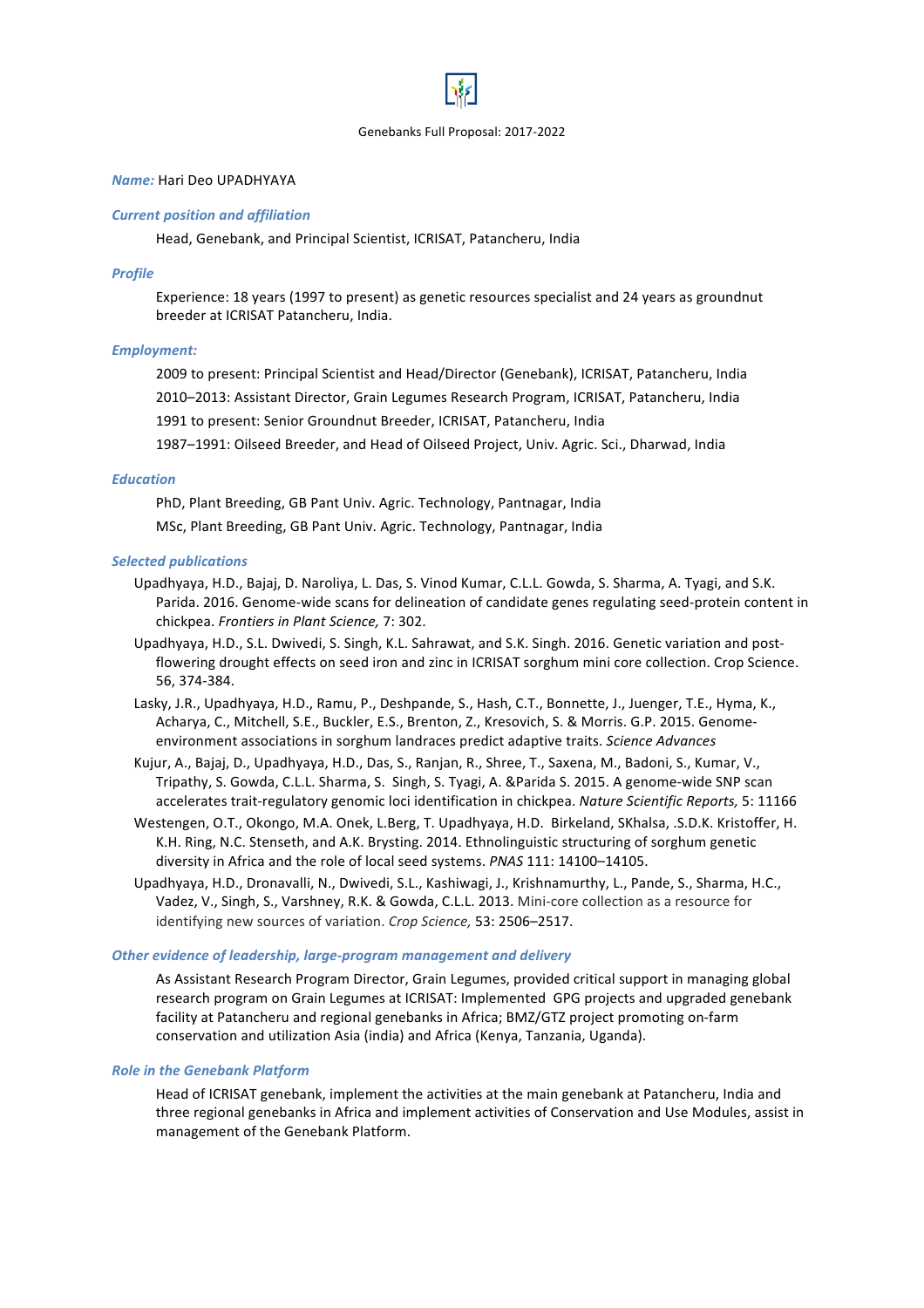# *Name:* Peter WENZL

#### *Current position and affiliation*

Incoming Genetic Resources Program Leader, CIAT, Colombia

#### *Profile*

Characterization of genetic resources to identify and mobilize novel variation that accelerates genetic gains in breeding programs.

Genotyping service provision; configuration of genotyping assays for a variety of purposes.

Information management at the interface between genebanks and breeding programs.

### *Employment*

2015–2016: DivSeek Liaison, Global Crop Diversity Trust, Germany

2010–2014: Leader, Seeds of Discovery (SeeD) Project, CIMMYT, Mexico

2009-2010: Manager, Crop Informatics Team, CIMMYT, Mexico

2002-2009: Principal Scientist, Diversity Arrays Technology (DArT) Pty. Ltd., Australia

### *Education*

PhD, Plant Physiology & Genetics, University of Vienna, Austria

MSc, Biochemistry and Biophysics, University of Vienna, Austria

#### *Selected publications*

Sehgal, D., Vikram, P., Sansaloni, C.P., Ortiz, C., Pierre, C.S., Payne, T., Ellis, M., Amri, A., Petroli, C.D., Wenzl, P. & Singh, S. 2015. Exploring and mobilizing the gene bank biodiversity for wheat improvement. *PLoS ONE,* 10: e0132112

McCouch, S. et al. 2013. Feeding the future. Nature, 499: 23-24.

- Bedo, J., Wenzl, P., Kowalczyk, A. & Kilian, A. 2008. Precision-mapping and statistical validation of quantitative trait loci by machine learning. *BMC Genetics*, 9: 35.
- Wenzl, P., Raman, H., Wang, J., Zhou, M., Huttner, E. & Kilian, A. 2007. A DArT platform for quantitative bulked segregant analysis. *BMC Genomics,* 8: 196.

Wenzl, P., Carling, J., Kudrna, D., Jaccoud, D., Huttner, E., Kleinhofs, A. & Kilian, A 2004. Diversity arrays technology (DArT) for whole-genome profiling of barley. *Proceedings of the National Academy of* Sciences of the United States of America, 101: 9915–9920.

#### **Other evidence of leadership, large-program management and delivery**

Led CIMMYT's SeeD project team of 15 IRS and ca. 70 staff overall; SeeD systematically identifies and mobilizes useful genetic variation in genebanks into maize and wheat breeding programs.

Substantially contributed to the start-up and success of a biotech company that provides highthroughput genotyping and informatics services to plant breeders and researchers.

Completed the Emerging Leaders Training Program, Thunderbird School of Global Management, Arizona State University, Phoenix, USA.

#### **Role in the Genebank Platform**

(a) contribute to devising strategies to incorporate genotyping for quality-control purposes in the Conservation Module; 

(b) contribute to shaping the Use Module, particularly by forming interfaces to 'genomics-ofgenebanks' projects; 

(c) act as liaison to the Excellence in Breeding Platform